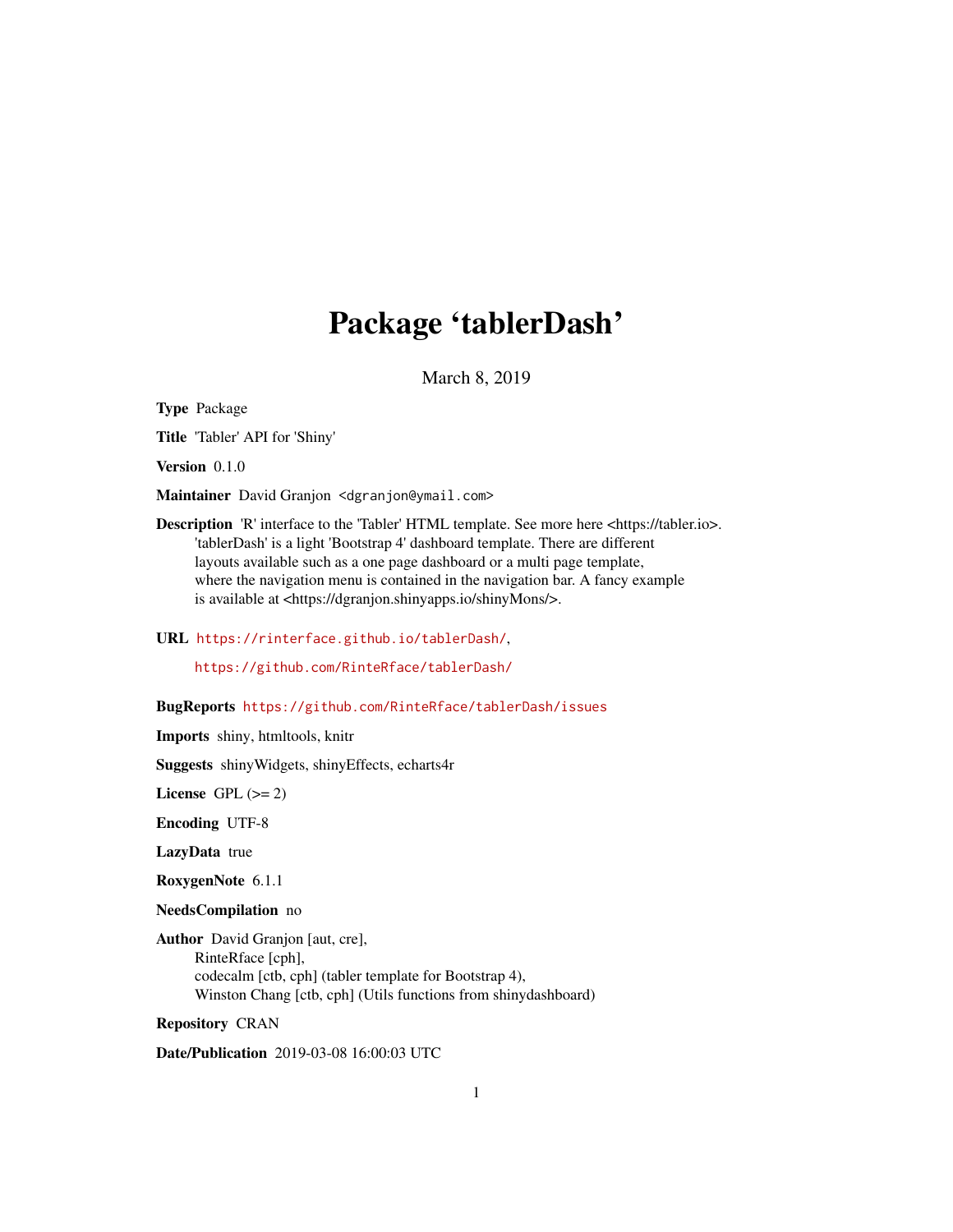## <span id="page-1-0"></span>R topics documented:

|       |                                                                                                                       | $\overline{2}$ |
|-------|-----------------------------------------------------------------------------------------------------------------------|----------------|
|       |                                                                                                                       | 3              |
|       |                                                                                                                       | 5              |
|       |                                                                                                                       | 6              |
|       |                                                                                                                       | 7              |
|       | $tablePashBody \dots \dots \dots \dots \dots \dots \dots \dots \dots \dots \dots \dots \dots \dots \dots \dots$       | 8              |
|       |                                                                                                                       | 9              |
|       |                                                                                                                       | 9              |
|       |                                                                                                                       | 10             |
|       |                                                                                                                       | 10             |
|       | $tablePropdown \dots \dots \dots \dots \dots \dots \dots \dots \dots \dots \dots \dots \dots \dots \dots \dots \dots$ | 11             |
|       |                                                                                                                       | 12             |
|       |                                                                                                                       | 12             |
|       |                                                                                                                       | 13             |
|       | tablerList                                                                                                            | 14             |
|       |                                                                                                                       | 15             |
|       | tablerMediaCard                                                                                                       | 16             |
|       |                                                                                                                       | 17             |
|       |                                                                                                                       | 17             |
|       |                                                                                                                       | 18             |
|       |                                                                                                                       | 19             |
|       |                                                                                                                       | 20             |
|       |                                                                                                                       | 20             |
|       |                                                                                                                       | 21             |
|       | tablerStatus                                                                                                          | 22             |
|       | tablerTabItem                                                                                                         | 23             |
|       | tablerTabItems                                                                                                        | 24             |
|       | tablerTable                                                                                                           | 24             |
|       |                                                                                                                       | 25             |
|       | tablerTag                                                                                                             | 26             |
|       | tablerTagList                                                                                                         | 27             |
|       |                                                                                                                       | 28             |
|       |                                                                                                                       | 29             |
| Index |                                                                                                                       | 30             |

tablerAlert *Create a Boostrap 4 alert*

### Description

Build a tabler alert

### Usage

tablerAlert(..., title = NULL, status, icon = NULL, closable = TRUE)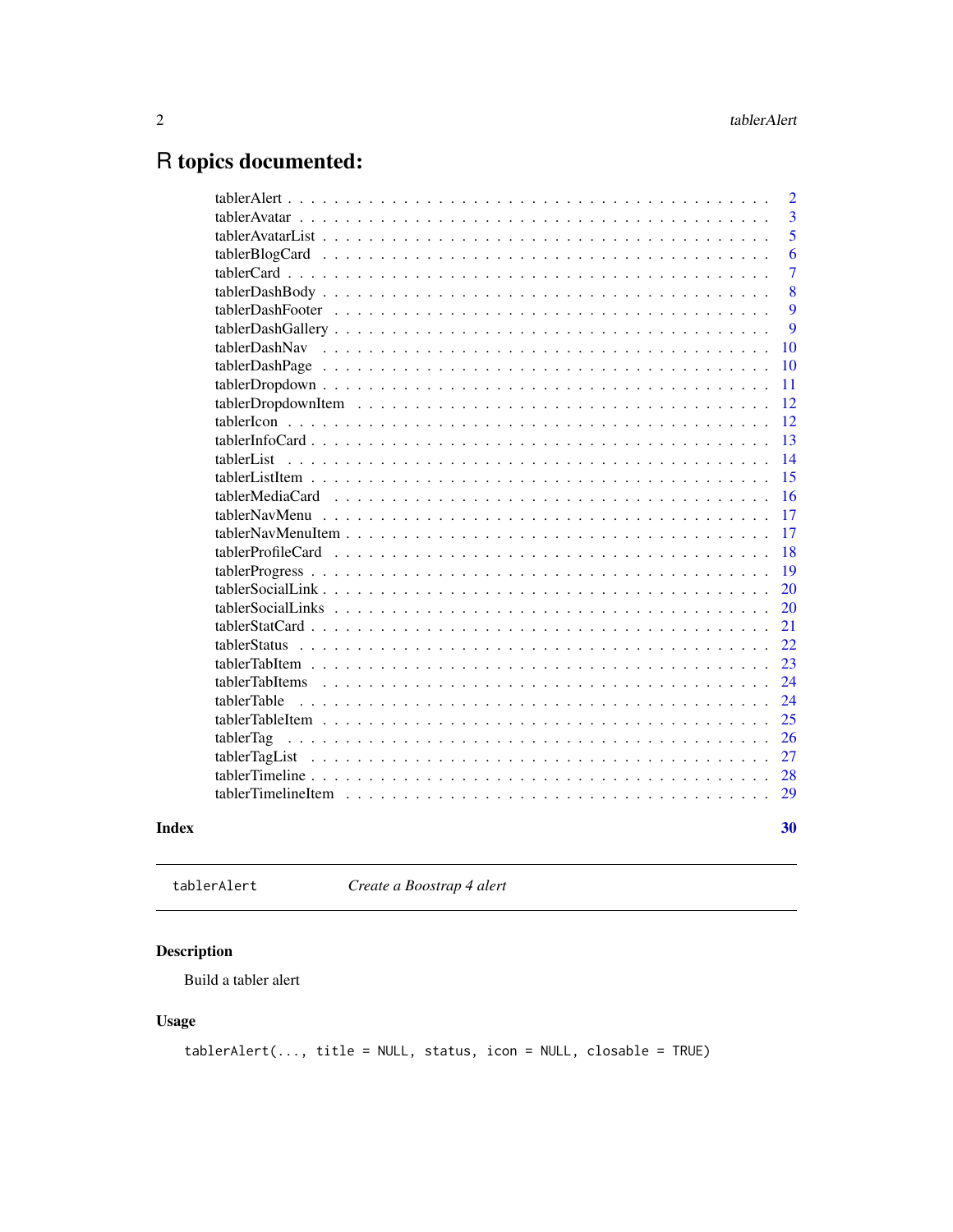#### <span id="page-2-0"></span>tablerAvatar 3

#### Arguments

| $\cdot$ $\cdot$ $\cdot$ | Alert content.                                                |
|-------------------------|---------------------------------------------------------------|
| title                   | Alert title.                                                  |
| status                  | Alert status. See https://preview.tabler.io/docs/colors.html. |
| icon                    | Alert icon.                                                   |
| closable                | Whether to close the alert. TRUE by default.                  |

#### Author(s)

David Granjon, <dgranjon@ymail.com>

#### Examples

```
if(interactive()){
library(shiny)
library(tablerDash)
shiny::shinyApp(
  ui = tablerDashPage(
   navbar = NULL,footer = NULL,
   title = "test",
   body = tablerDashBody(
    tablerAlert(
     title = "Alert",
     "Lorem ipsum dolor sit amet, consectetur
     adipisicing elit. Lorem ipsum dolor sit
     amet, consectetur adipisicing elit.
     Lorem ipsum dolor sit amet, consectetur
     adipisicing elit.",
     icon = "alert-triangle",
     status = "info"
    )
   \, \,),
  server = function(input, output) {}
)
}
```
<span id="page-2-1"></span>tablerAvatar *Create a Boostrap 4 avatar*

#### Description

Build a tabler avatar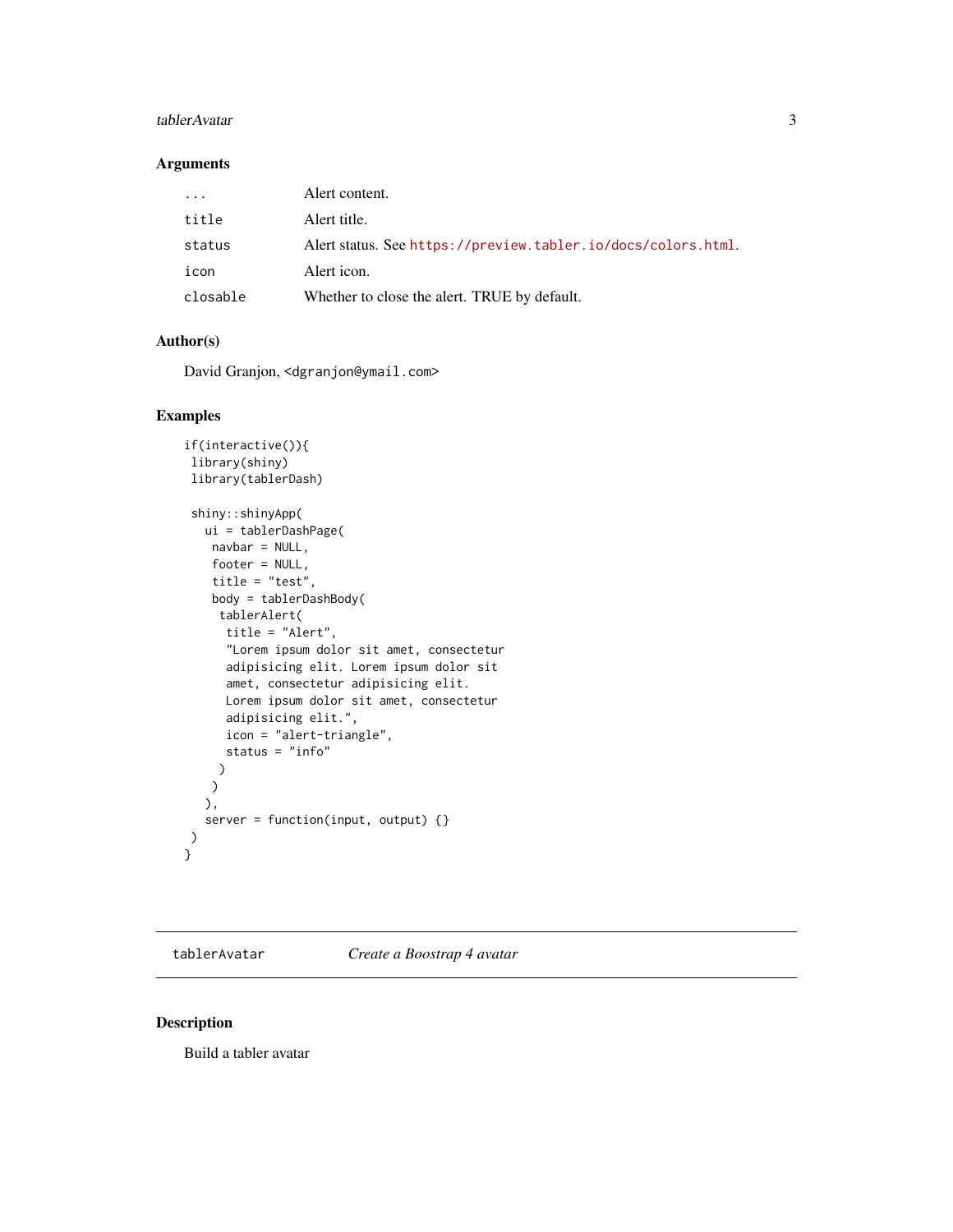#### Usage

```
tablerAvatar(name = NULL, url = NULL, size = NULL, status = NULL,
 color = NULL)
```
#### Arguments

| name   | Avatar placeholder. If not NULL, url cannot be used.                                          |
|--------|-----------------------------------------------------------------------------------------------|
| url    | Avatar image if any. If not NULL, name cannot be used.                                        |
| size   | Avatar size. NULL, "sm", "md", "lg", "xl" or "xxl".                                           |
| status | Avatar status. See https://preview.tabler.io/docs/colors.html for valid<br>statuses.          |
| color  | Avatar background color. See https://preview.tabler.io/docs/colors.<br>html for valid colors. |

#### Author(s)

David Granjon, <dgranjon@ymail.com>

```
if(interactive()){
library(shiny)
library(tablerDash)
shiny::shinyApp(
  ui = tablerDashPage(
   navbar = NULL,footer = NULL,
   title = "test",
   body = tablerDashBody(
    tablerAvatar(
     name = "DG",
     size = "xx1"),
    tablerAvatar(
     name = "DG",color = "orange"
    ),
     tablerAvatar(
     name = "DG",status = "warning"
    ),
    tablerAvatar(url = "https://image.flaticon.com/icons/svg/145/145852.svg")
   )
  ),
  server = function(input, output) \{\})
}
```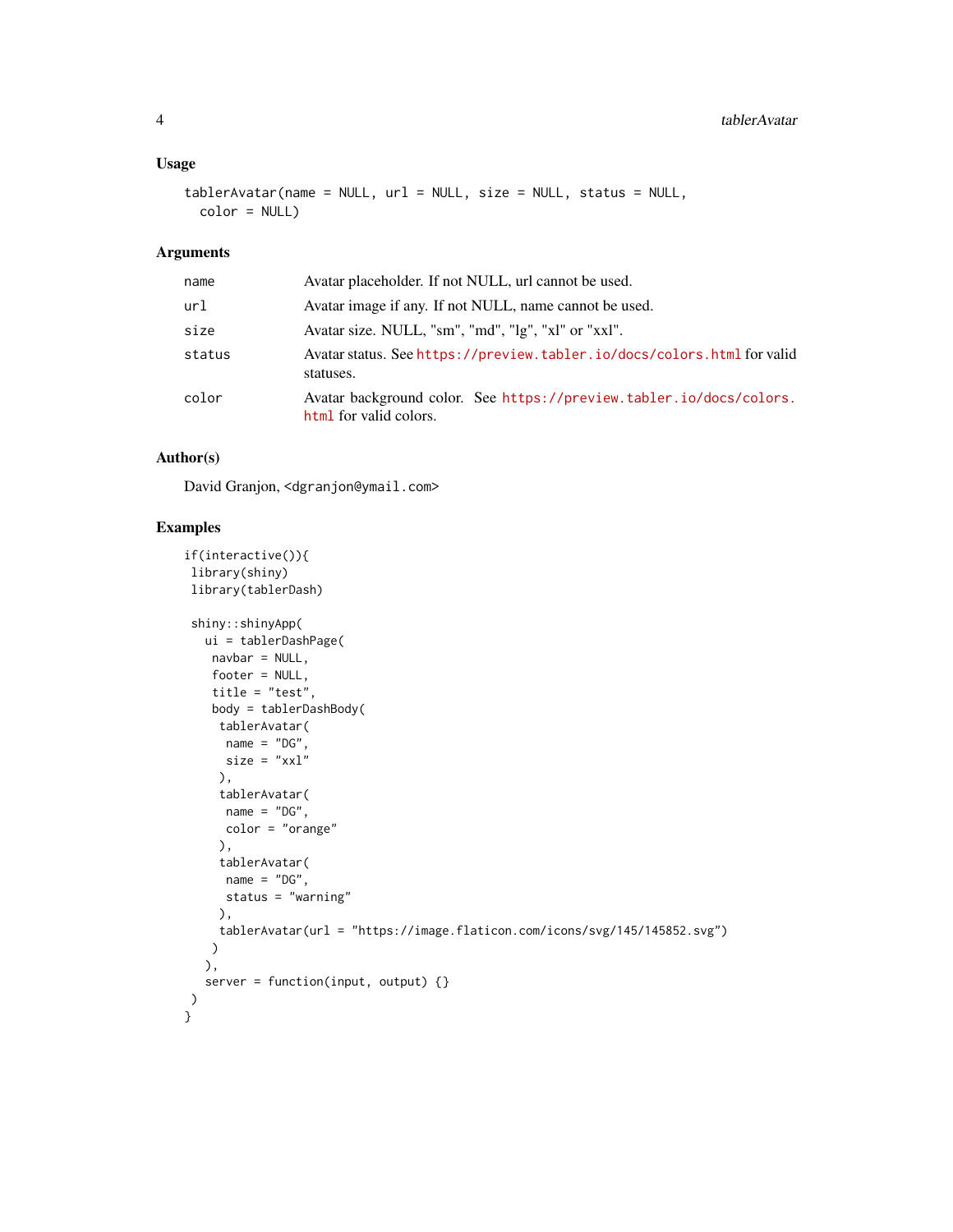<span id="page-4-0"></span>tablerAvatarList *Create a Boostrap 4 avatar list*

#### Description

Build a tabler avatar list

#### Usage

```
tablerAvatarList(..., stacked = FALSE)
```
#### Arguments

| .       | Solt for tabler Avatar.                     |
|---------|---------------------------------------------|
| stacked | Whether to stack avatars. FALSE by default. |

#### Author(s)

David Granjon, <dgranjon@ymail.com>

```
if(interactive()){
library(shiny)
library(tablerDash)
shiny::shinyApp(
  ui = tablerDashPage(
   navbar = NULL,footer = NULL,
   title = "test",
   body = tablerDashBody(
    tablerAvatarList(
     stacked = TRUE,
     tablerAvatar(
      name = "DG",size = "xx1"),
     tablerAvatar(
      name = "DG",color = "orange"
     ),
     tablerAvatar(
      name = "DG",status = "warning"
     ),
     tablerAvatar(url = "https://image.flaticon.com/icons/svg/145/145852.svg")
    )
   )
```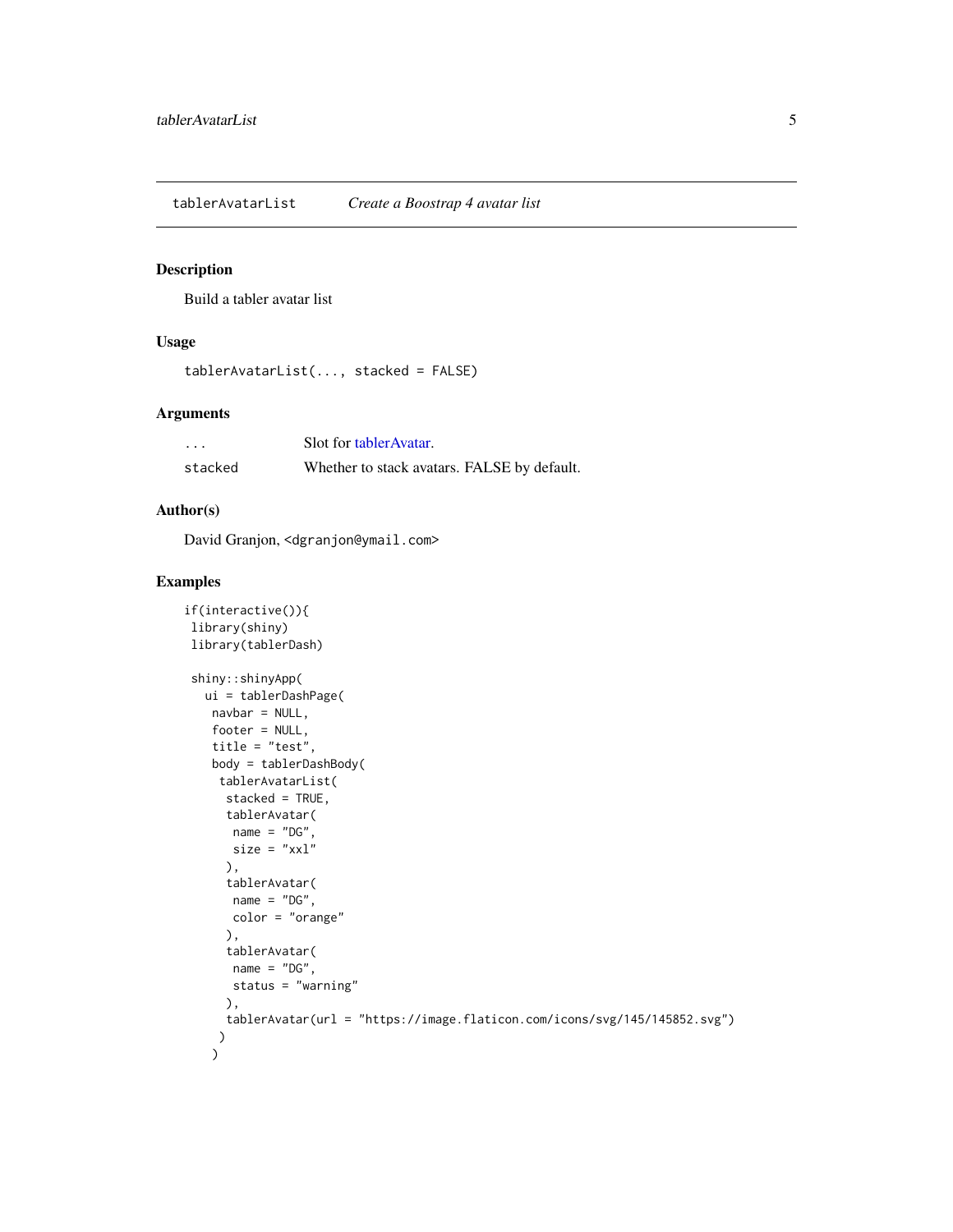```
),
  server = function(input, output) {}
)
}
```
tablerBlogCard *Create a Boostrap 4 blog card*

#### Description

Build a tabler blog card

#### Usage

```
tablerBlogCard(..., title = NULL, author = NULL, date = NULL,href = NULL, src = NULL, avatarurl = NULL, width = 4,horizontal = FALSE)
```
#### Arguments

| .          | Any other elements.                                           |
|------------|---------------------------------------------------------------|
| title      | Title.                                                        |
| author     | Blog post author.                                             |
| date       | Date.                                                         |
| href       | External link.                                                |
| src        | Image url.                                                    |
| avatarUrl  | Avatar image.                                                 |
| width      | Card width. 4 by default.                                     |
| horizontal | Whether the card is horizontally displayed. FALSE by default. |

#### Author(s)

David Granjon, <dgranjon@ymail.com>

```
if(interactive()){
library(shiny)
library(tablerDash)
shiny::shinyApp(
  ui = tablerDashPage(
   navbar = NULL,
   footer = NULL,
   title = "test",
```
<span id="page-5-0"></span>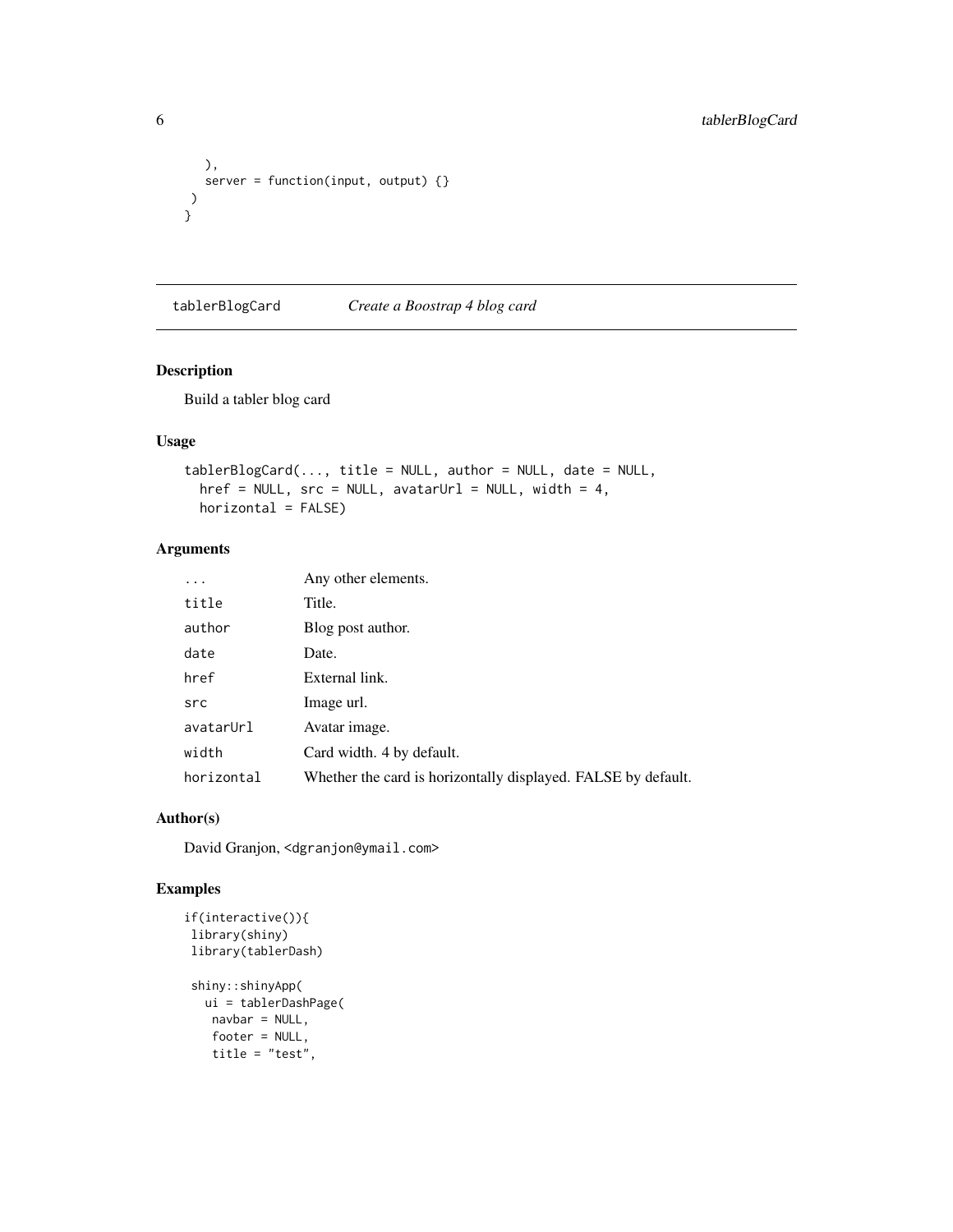#### <span id="page-6-0"></span>tablerCard 7 and 7 and 7 and 7 and 7 and 7 and 7 and 7 and 7 and 7 and 7 and 7 and 7 and 7 and 7 and 7 and 7 and 7 and 7 and 7 and 7 and 7 and 7 and 7 and 7 and 7 and 7 and 7 and 7 and 7 and 7 and 7 and 7 and 7 and 7 and 7

```
body = tablerDashBody(
    tablerBlogCard(
     title = "Blog Card",
     author = "David",
     date = "Today",
     href = "https://www.google.com",
     src = "https://preview.tabler.io/demo/photos/matt-barrett-339981-500.jpg",
     avatarUrl = "https://image.flaticon.com/icons/svg/145/145842.svg",
     width = 6,
     "Look, my liege! The Knights Who Say Ni
     demand a sacrifice! . . . Are you suggesting
     that coconuts migr..."
    )
   )
  ),
  server = function(input, output) {}
)
```
tablerCard *Create a Boostrap 4 card*

#### Description

}

Build a tabler card

#### Usage

```
tableCard(..., title = NULL, options = NULL, footer = NULL,status = NULL, statusSide = c("top", "left"), collapsible = TRUE,
 collapsed = FALSE, closable = TRUE, zoomable = TRUE, width = 6,
 overflow = FALSE)
```
#### Arguments

| $\cdots$    | Body content                                                                                         |
|-------------|------------------------------------------------------------------------------------------------------|
| title       | Card title. If NULL, the header is not displayed.                                                    |
| options     | Card extra header elements.                                                                          |
| footer      | Card footer. NULL by default. Not displayed if NULL.                                                 |
| status      | Card status. NULL by default. See https://preview.tabler.io/docs/colors.<br>html for valid statuses. |
| statusSide  | Status side: "top" or "left".                                                                        |
| collapsible | Whether the card is collapsible. TRUE by default.                                                    |
| collapsed   | Whether to collapse the card at start. FALSE by default.                                             |
| closable    | Whether the card is closable. TRUE by default.                                                       |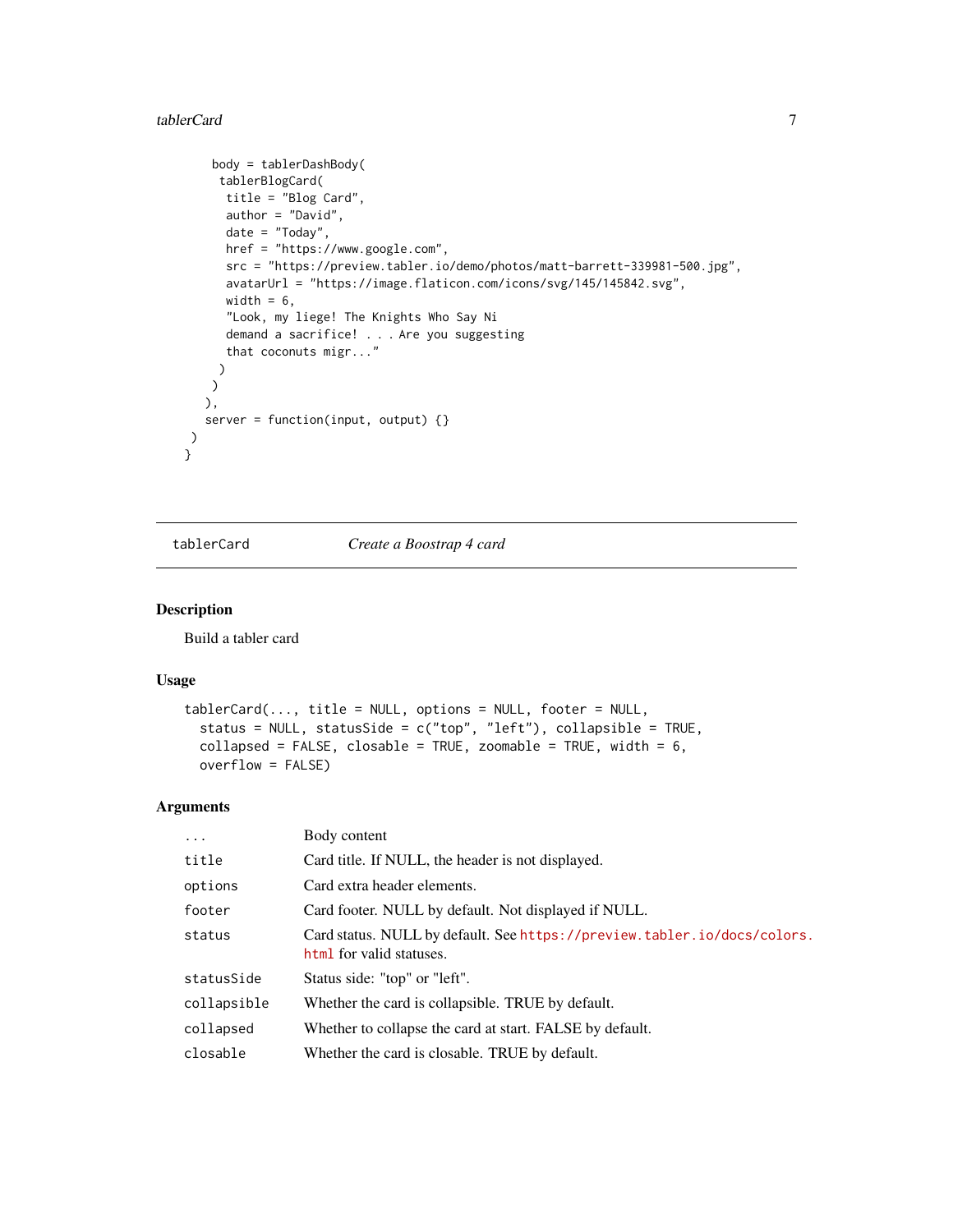<span id="page-7-0"></span>

| zoomable | Whether the card is zoomable. TRUE by default.                                                            |
|----------|-----------------------------------------------------------------------------------------------------------|
| width    | Card width. 6 by default. See Bootstrap grid system. If NULL, the card is full<br>width.                  |
| overflow | Whether to set up a x and y overflow. FALSE by default. Useful in case the card<br>contains large tables. |

#### Author(s)

David Granjon, <dgranjon@ymail.com>

#### Examples

```
if(interactive()){
library(shiny)
library(tablerDash)
shiny::shinyApp(
  ui = tablerDashPage(
   navbar = NULL,
   footer = NULL,
   title = "test",
   body = tablerDashBody(
    tablerCard(
     title = "Card",
     sliderInput("obs", "Number of observations:",
     min = 0, max = 1000, value = 500
     ),
     plotOutput("distPlot"),
     status = "success",
     statusSide = "left"
    )
   )
  ),
  server = function(input, output) {
  output$distPlot <- renderPlot({
   hist(rnorm(input$obs))
  })
 }
 )
}
```
<span id="page-7-1"></span>tablerDashBody *Create a Boostrap 4 dashboard body*

#### Description

Build a tabler dashboard body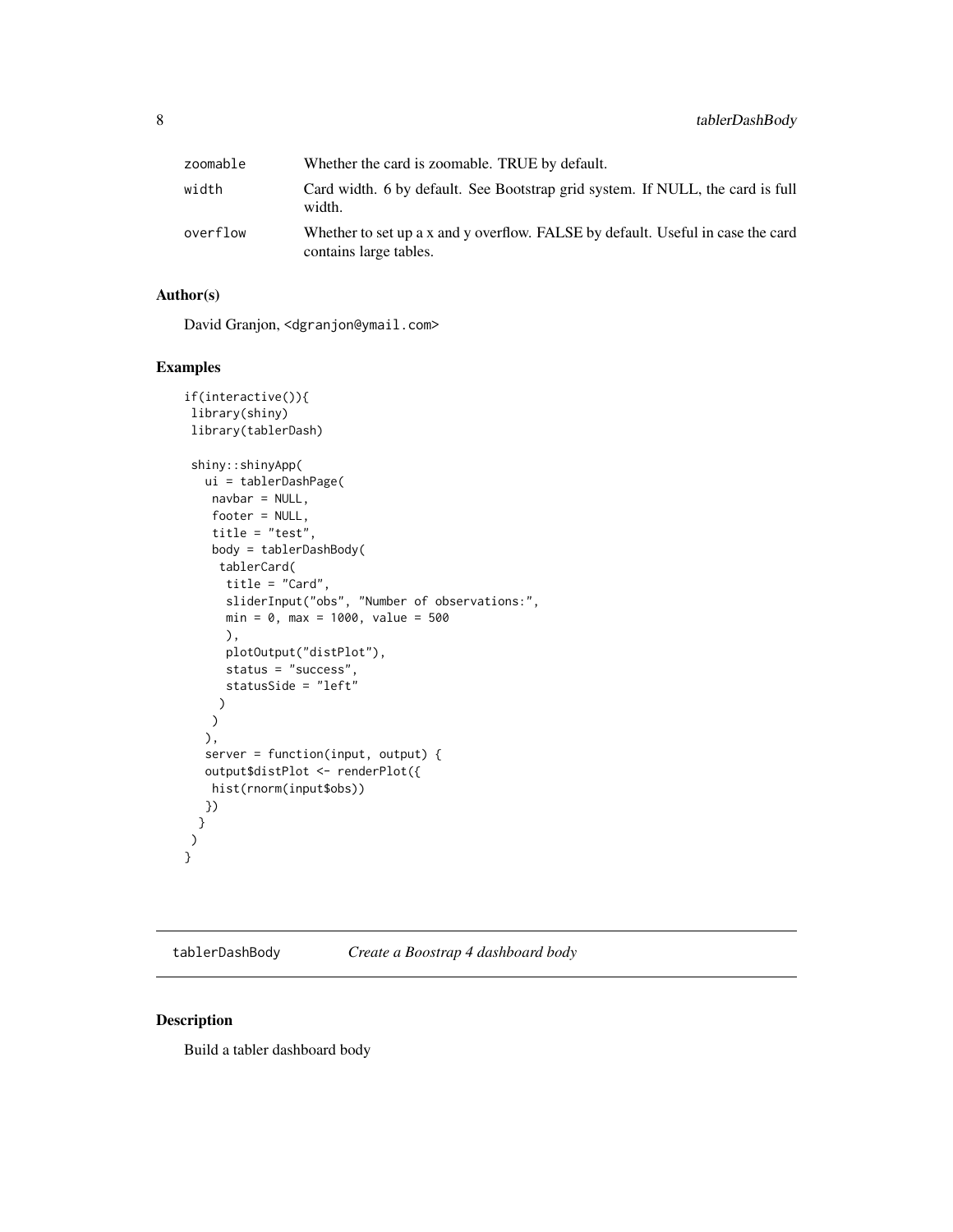#### <span id="page-8-0"></span>tablerDashFooter 9

#### Usage

tablerDashBody(...)

#### Arguments

... Body content, slot for [tablerTabItems.](#page-23-1)

#### Author(s)

David Granjon, <dgranjon@ymail.com>

<span id="page-8-1"></span>tablerDashFooter *Create a Boostrap 4 dashboard footer*

#### Description

Build an adminLTE3 dashboard footer

#### Usage

tablerDashFooter(..., copyrights = NULL)

#### Arguments

| .          | Left text.          |
|------------|---------------------|
| copyrights | Copyrights, if any. |

#### Author(s)

David Granjon, <dgranjon@ymail.com>

tablerDashGallery *Launch the tablerDash Gallery*

#### Description

A gallery of all components available in tablerDash.

#### Usage

tablerDashGallery()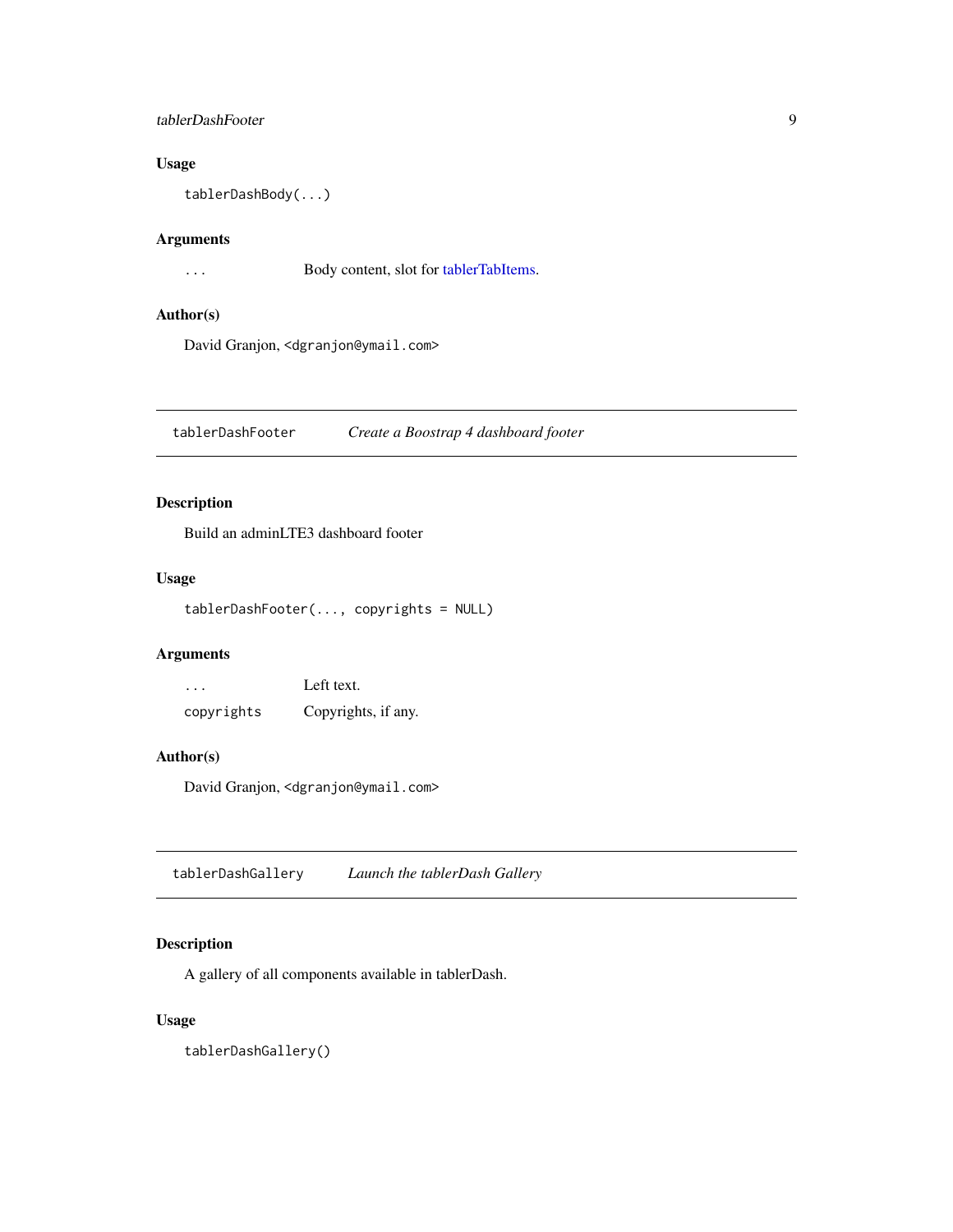#### Examples

```
if (interactive()) {
tablerDashGallery()
}
```
<span id="page-9-1"></span>tablerDashNav *Create a Boostrap 4 dashboard navbar*

#### Description

Build a tabler dashboard page

#### Usage

```
tablerDashNav(id, ..., src = NULL, navMenu = NULL)
```
#### Arguments

| id                      | Navbar id.               |
|-------------------------|--------------------------|
| $\cdot$ $\cdot$ $\cdot$ | Navbar content.          |
| src                     | Brand image url or path. |
| navMenu                 | Slot for tablerNavMenu   |

#### Author(s)

David Granjon, <dgranjon@ymail.com>

tablerDashPage *Create a Boostrap 4 dashboard page*

#### Description

Build a tabler dashboard page

#### Usage

```
tablerDashPage(navbar = NULL, body = NULL, footer = NULL,
  title = NULL, enable_preloader = FALSE, loading_duration = 2)
```
<span id="page-9-0"></span>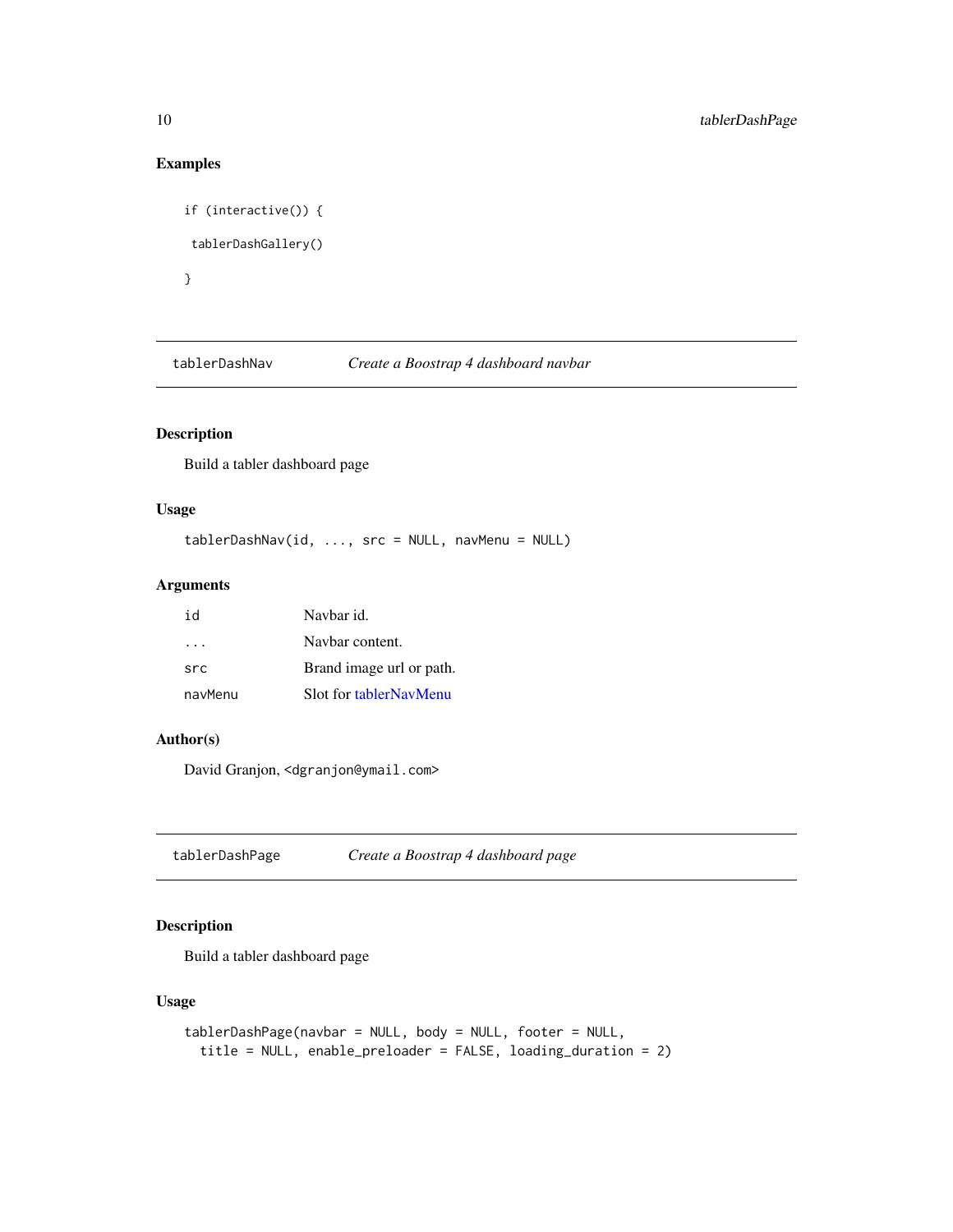#### <span id="page-10-0"></span>tablerDropdown 11

#### Arguments

| navbar           | Slot for tablerDashNav.                            |  |
|------------------|----------------------------------------------------|--|
| body             | Slot for tablerDashBody.                           |  |
| footer           | Slot for tablerDashFooter.                         |  |
| title            | App title.                                         |  |
| enable_preloader |                                                    |  |
|                  | Whether to enable a page loader. FALSE by default. |  |
| loading_duration |                                                    |  |
|                  | Loader duration in seconds. 2s by default.         |  |

#### Author(s)

David Granjon, <dgranjon@ymail.com>

#### Examples

```
if(interactive()){
library(shiny)
library(tablerDash)
shiny::shinyApp(
  ui = tablerDashPage(
   navbar = tablerDashNav(),
   footer = tablerDashFooter(),
   title = "test",
   body = tablerDashBody()
  ),
  server = function(input, output) {}
)
}
```
tablerDropdown *Create a Boostrap 4 dashboard dropdown container*

#### Description

Build a tabler dashboard dropdown container

#### Usage

```
tablerDropdown(..., icon = "bell", collapsed = TRUE)
```
#### Arguments

| $\ddot{\phantom{0}}$ | Slot for tablerDropdownItem.                       |
|----------------------|----------------------------------------------------|
| icon                 | Dropdown icon.                                     |
| collapsed            | Whether to collapse the dropdown. TRUE by default. |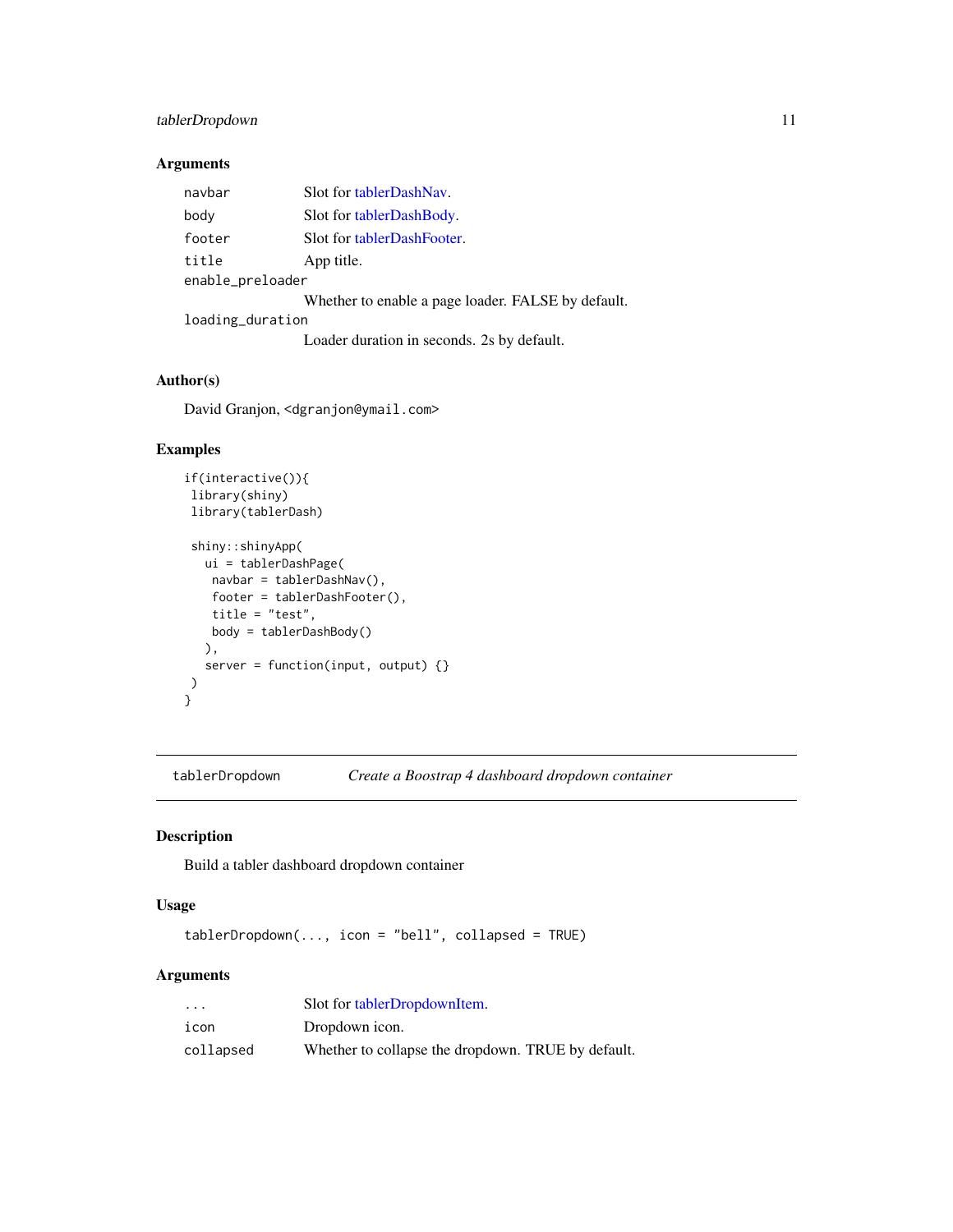#### Author(s)

David Granjon, <dgranjon@ymail.com>

<span id="page-11-1"></span>tablerDropdownItem *Create a Boostrap 4 dashboard dropdown container*

#### Description

Build a tabler dashboard dropdown container

#### Usage

```
tablerDropdownItem(..., title = NULL, href = NULL, url = NULL,
  status = NULL, date = NULL)
```
#### Arguments

|        | Item content.                         |
|--------|---------------------------------------|
| title  | Item title.                           |
| href   | External link.                        |
| ur1    | Author image.                         |
| status | Item status. Only if url is not NULL. |
| date   | Item date.                            |

#### Author(s)

David Granjon, <dgranjon@ymail.com>

tablerIcon *Create a Boostrap 4 icon*

#### Description

Build a tabler icon

#### Usage

```
tablerIcon(name, lib = c("feather", "font-awesome", "payment"))
```
#### Arguments

| name | Name of icon. See https://preview.tabler.io/icons.html for all valid |
|------|----------------------------------------------------------------------|
|      | tcons.                                                               |
| lib  | Icon library ("feather", "font-awesome", "payment").                 |

<span id="page-11-0"></span>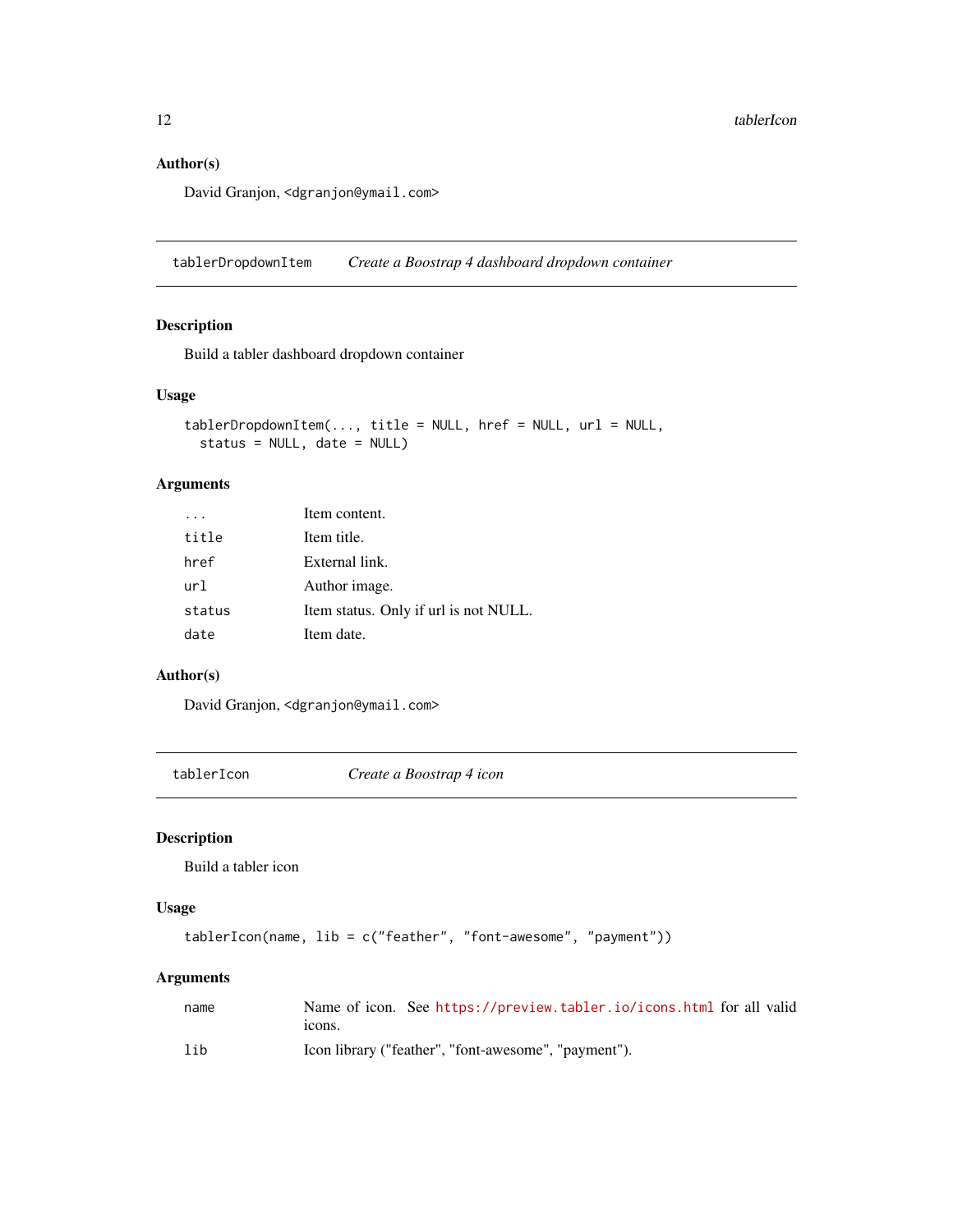#### <span id="page-12-0"></span>tablerInfoCard 13

#### Author(s)

David Granjon, <dgranjon@ymail.com>

tablerInfoCard *Create a Boostrap 4 info card*

#### Description

Build a tabler info card

#### Usage

```
tablerInfoCard(value, description = NULL, status, icon, href = NULL,
 width = 4)
```
#### Arguments

| value       | Card value.                                                  |
|-------------|--------------------------------------------------------------|
| description | Percentage increase/decrease.                                |
| status      | Card status. See https://preview.tabler.io/docs/colors.html. |
| icon        | Card icon.                                                   |
| href        | External link.                                               |
| width       | Card width. 4 by default.                                    |

#### Author(s)

David Granjon, <dgranjon@ymail.com>

```
if(interactive()){
library(shiny)
library(tablerDash)
shiny::shinyApp(
  ui = tablerDashPage(
   navbar = NULL,footer = NULL,
   title = "test",
   body = tablerDashBody(
    tablerInfoCard(
     value = "132 sales",
     status = "danger",
     icon = "dollar-sign",
     description = "12 waiting payments"
    )
   )
```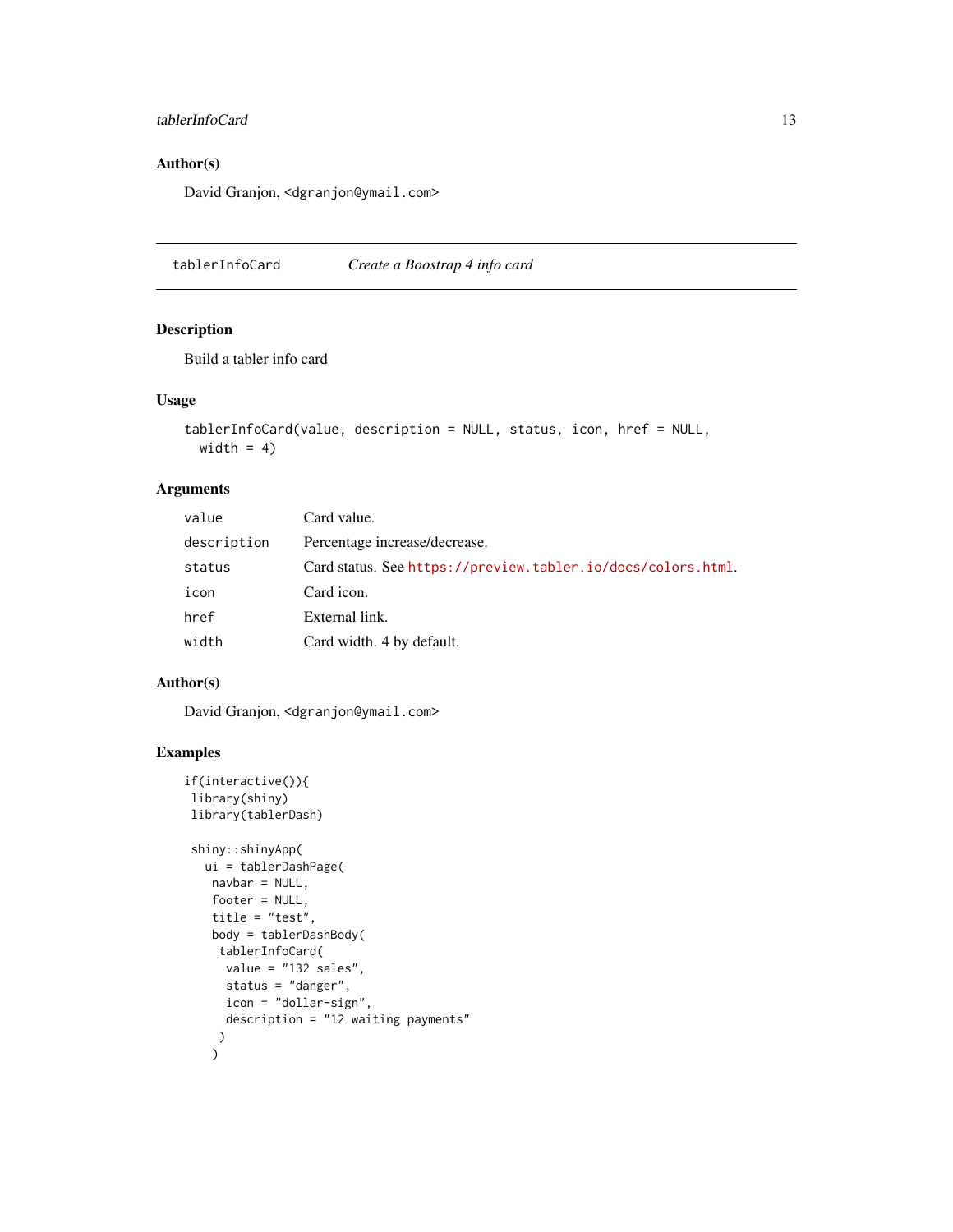```
),
  server = function(input, output) {}
)
}
```
#### tablerList *Create a Boostrap 4 list container*

#### Description

Build a tabler list container

#### Usage

```
tablerList(...)
```
#### Arguments

... Slot for [tablerListItem.](#page-14-1)

#### Author(s)

David Granjon, <dgranjon@ymail.com>

```
if(interactive()){
library(shiny)
library(tablerDash)
shiny::shinyApp(
  ui = tablerDashPage(
   navbar = NULL,footer = NULL,
   title = "test",
   body = tablerDashBody(
     tablerCard(
      title = "tablerList",
      tablerList(
      tablerListItem(
       tablerTag(name = "Tag"),
       tablerTag(name = "Tag", href = "https://www.google.com"),
       tablerTag(name = "Tag", rounded = TRUE, color = "pink")
      ),
      tablerListItem(tablerStatus(color = "red")),
      tablerListItem(
       tablerAvatarList(
        stacked = TRUE,
        tablerAvatar(
```
<span id="page-13-0"></span>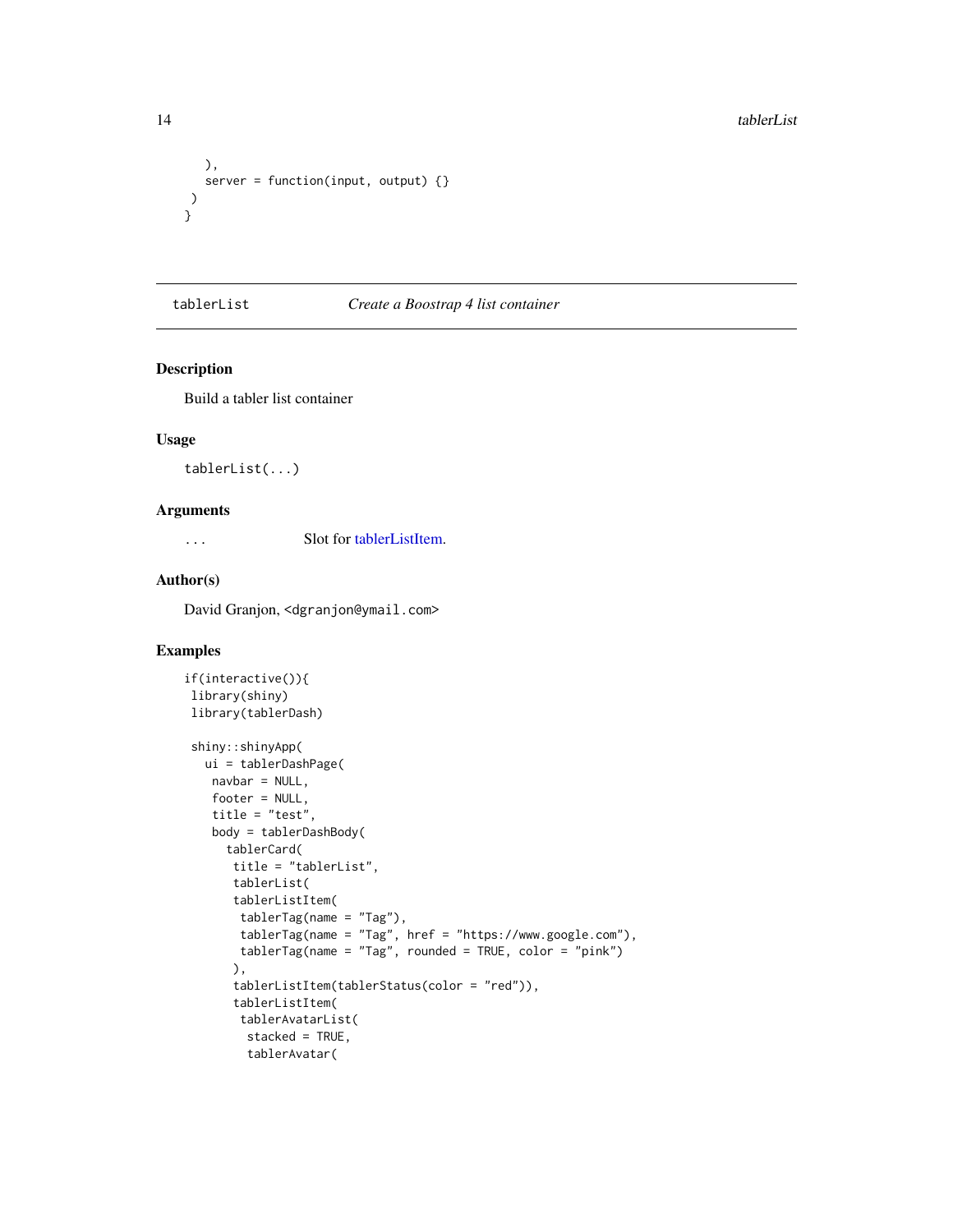#### <span id="page-14-0"></span>tablerListItem 15

```
name = "DG",size = "xx1"),
        tablerAvatar(
          name = "DG",
          color = "orange"
        ),
        tablerAvatar(
          name = "DG",status = "warning"
        ),
        tablerAvatar(url = "https://image.flaticon.com/icons/svg/145/145852.svg")
        )
       )
      )
     )
    )
  ),
  server = function(input, output) {}
)
}
```
<span id="page-14-1"></span>tablerListItem *Create a Boostrap 4 list item*

#### Description

Build a tabler list item

#### Usage

```
tablerListItem(...)
```
#### Arguments

... Slot for any HTML element.

#### Author(s)

David Granjon, <dgranjon@ymail.com>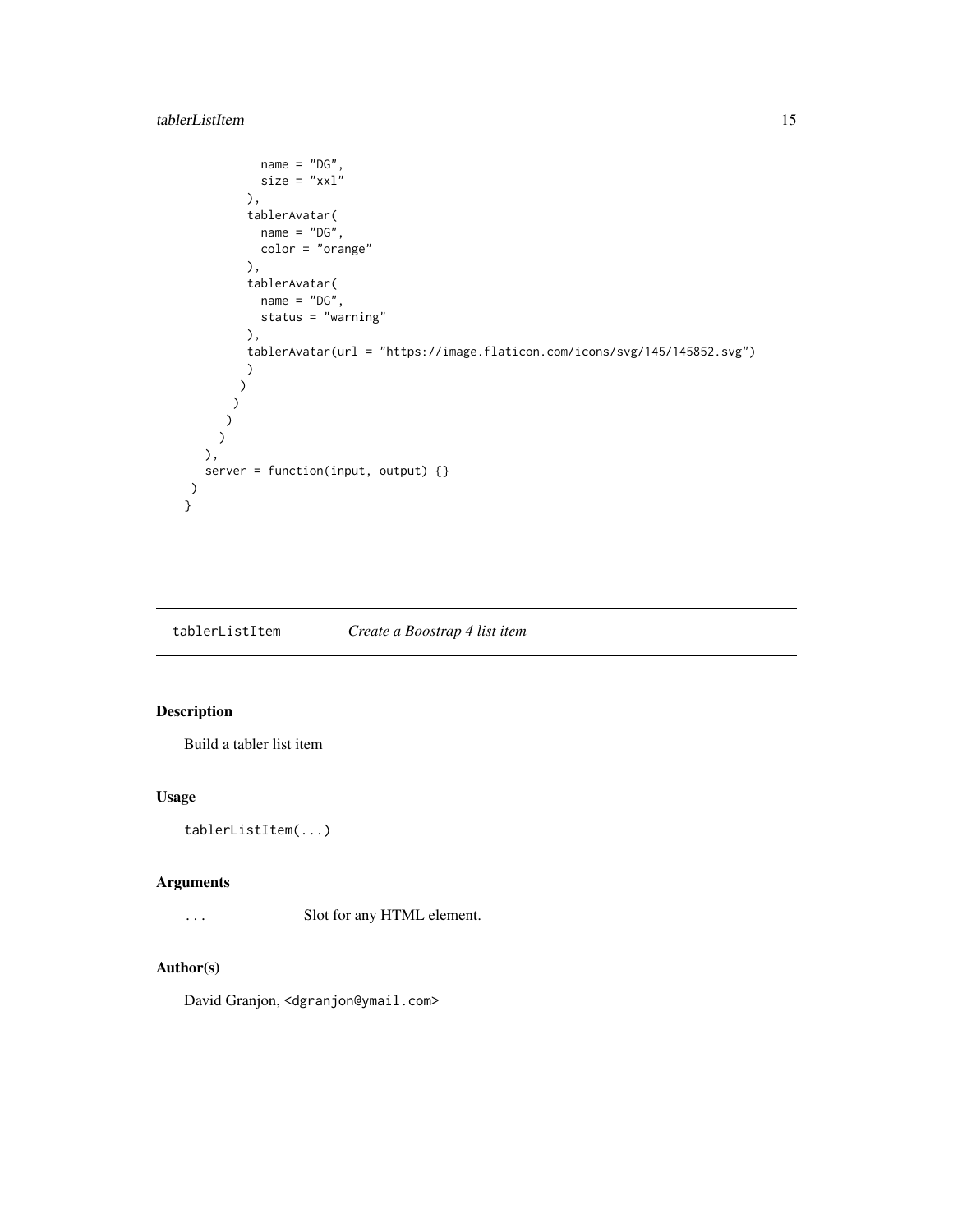<span id="page-15-0"></span>

#### Description

Build a tabler media card

#### Usage

```
tablerMediaCard(..., title = NULL, date = NULL, href = NULL,
  src = NULL, avatarUrl = NULL, width = 4)
```
#### Arguments

|           | Any other elements.       |
|-----------|---------------------------|
| title     | Title.                    |
| date      | Date.                     |
| href      | External link.            |
| src       | Image url.                |
| avatarUrl | Avatar image.             |
| width     | Card width. 4 by default. |

#### Author(s)

David Granjon, <dgranjon@ymail.com>

```
if(interactive()){
library(shiny)
library(tablerDash)
```

```
shiny::shinyApp(
 ui = tablerDashPage(
  navbar = NULL,
  footer = NULL,
  title = "test",
  body = tablerDashBody(
   tablerMediaCard(
     title = "Media Card",
     date = "Today",
    href = "https://www.google.com",
     src = "https://preview.tabler.io/demo/photos/matt-barrett-339981-500.jpg",
     avatarUrl = "https://image.flaticon.com/icons/svg/145/145842.svg",
    width = 6)
   )
```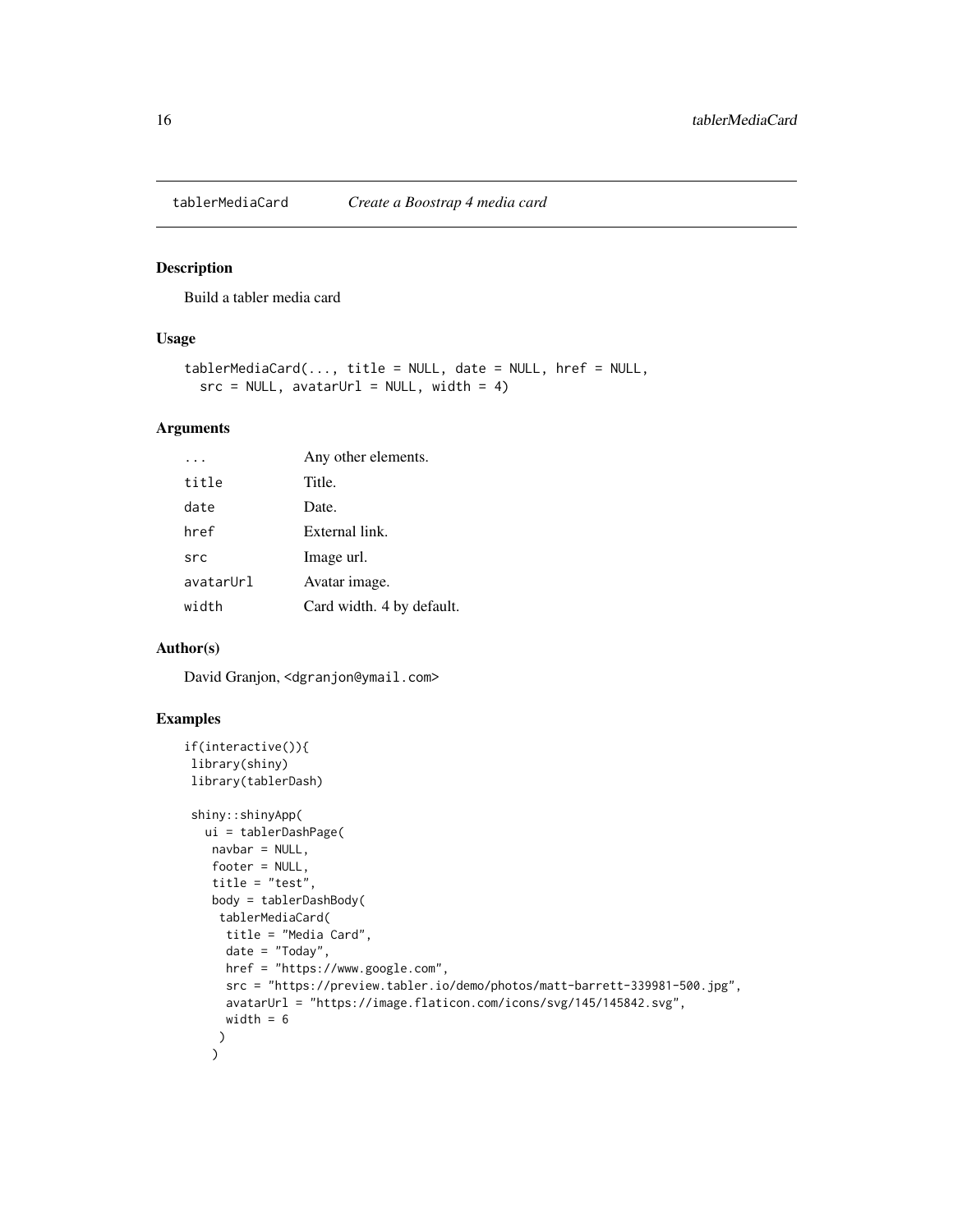#### <span id="page-16-0"></span>tablerNavMenu 17

```
),
  server = function(input, output) {}
)
}
```
#### <span id="page-16-1"></span>tablerNavMenu *Create a Boostrap 4 dashboard navbar menu*

#### Description

Build a tabler dashboard main navbar menu

#### Usage

tablerNavMenu(...)

#### Arguments

... Slot for [tablerNavMenuItem.](#page-16-2)

#### Author(s)

David Granjon, <dgranjon@ymail.com>

<span id="page-16-2"></span>tablerNavMenuItem *Create a Boostrap 4 dashboard navbar menu item*

#### Description

Build a tabler dashboard navbar menu item

#### Usage

```
tablerNavMenuItem(..., tabName = NULL, icon = NULL)
```
#### Arguments

| $\cdot$ | Item name.                                                       |
|---------|------------------------------------------------------------------|
| tabName | Should correspond exactly to the tabName given in tablerTabItem. |
| icon    | Item icon.                                                       |

#### Author(s)

David Granjon, <dgranjon@ymail.com>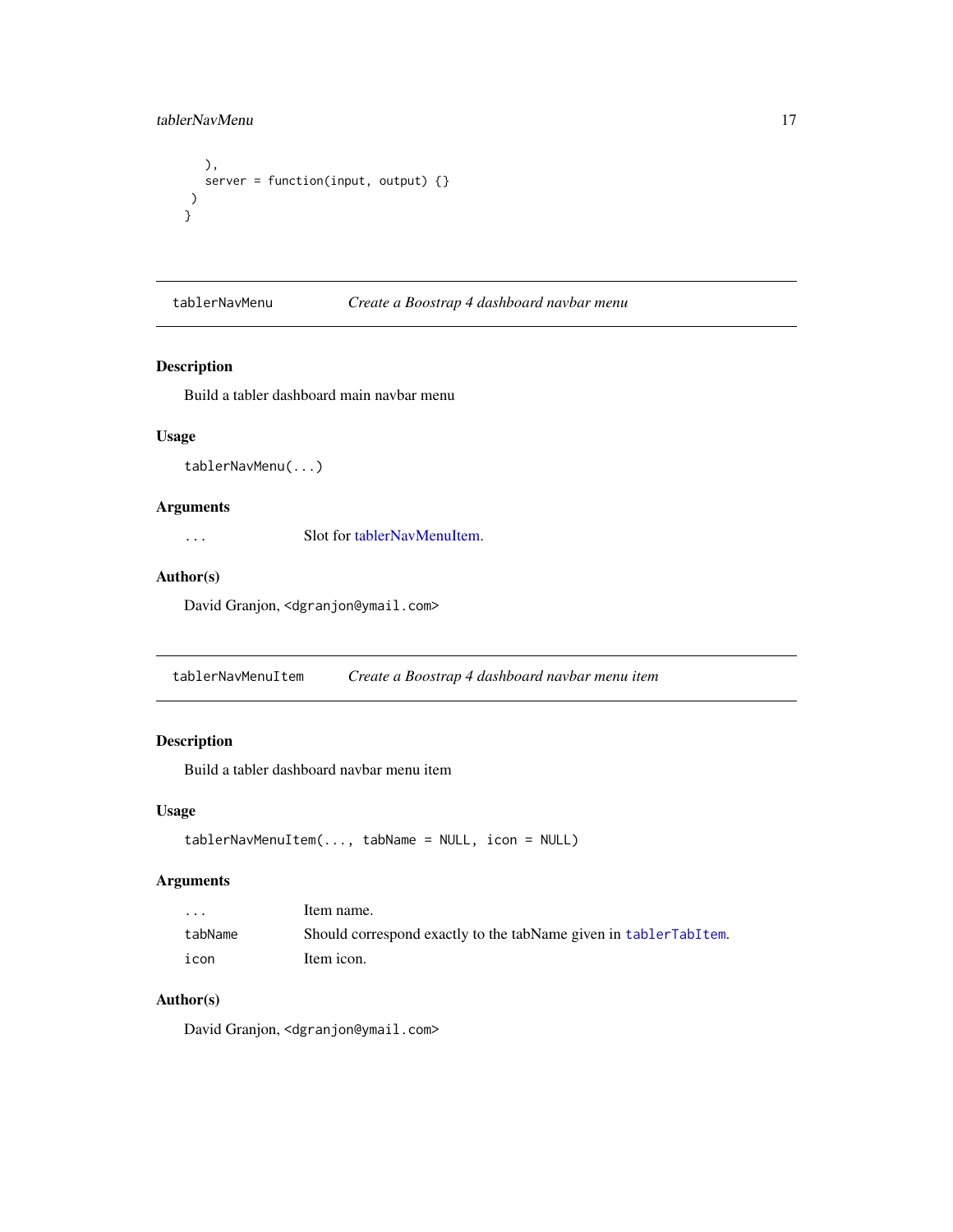<span id="page-17-0"></span>tablerProfileCard *Create a Boostrap 4 profile card*

#### Description

Build a tabler profile card

#### Usage

```
tablerProfileCard(title = NULL, subtitle = NULL, background = NULL,
  src = NULL, socials = NULL, width = 4)
```
#### Arguments

| title      | Profile title.                                   |
|------------|--------------------------------------------------|
| subtitle   | Card subtitle.                                   |
| background | Card background url or path.                     |
| src        | User profile image.                              |
| socials    | Slot for tablerSocialLinks and tablerSocialLink. |
| width      | Card width. 4 by default.                        |

#### Author(s)

David Granjon, <dgranjon@ymail.com>

```
if(interactive()){
library(shiny)
library(tablerDash)
shiny::shinyApp(
  ui = tablerDashPage(
   navbar = NULL,
   footer = NULL,
   title = "test",
   body = tablerDashBody(
    tablerProfileCard(
     title = "Peter Richards",
     subtitle = "Big belly rude boy, million
     dollar hustler. Unemployed.",
    background = "https://preview.tabler.io/demo/photos/ilnur-kalimullin-218996-500.jpg",
     src = "https://preview.tabler.io/demo/faces/male/16.jpg",
     tablerSocialLinks(
      tablerSocialLink(
       name = "facebook",
       href = "https://www.facebook.com",
```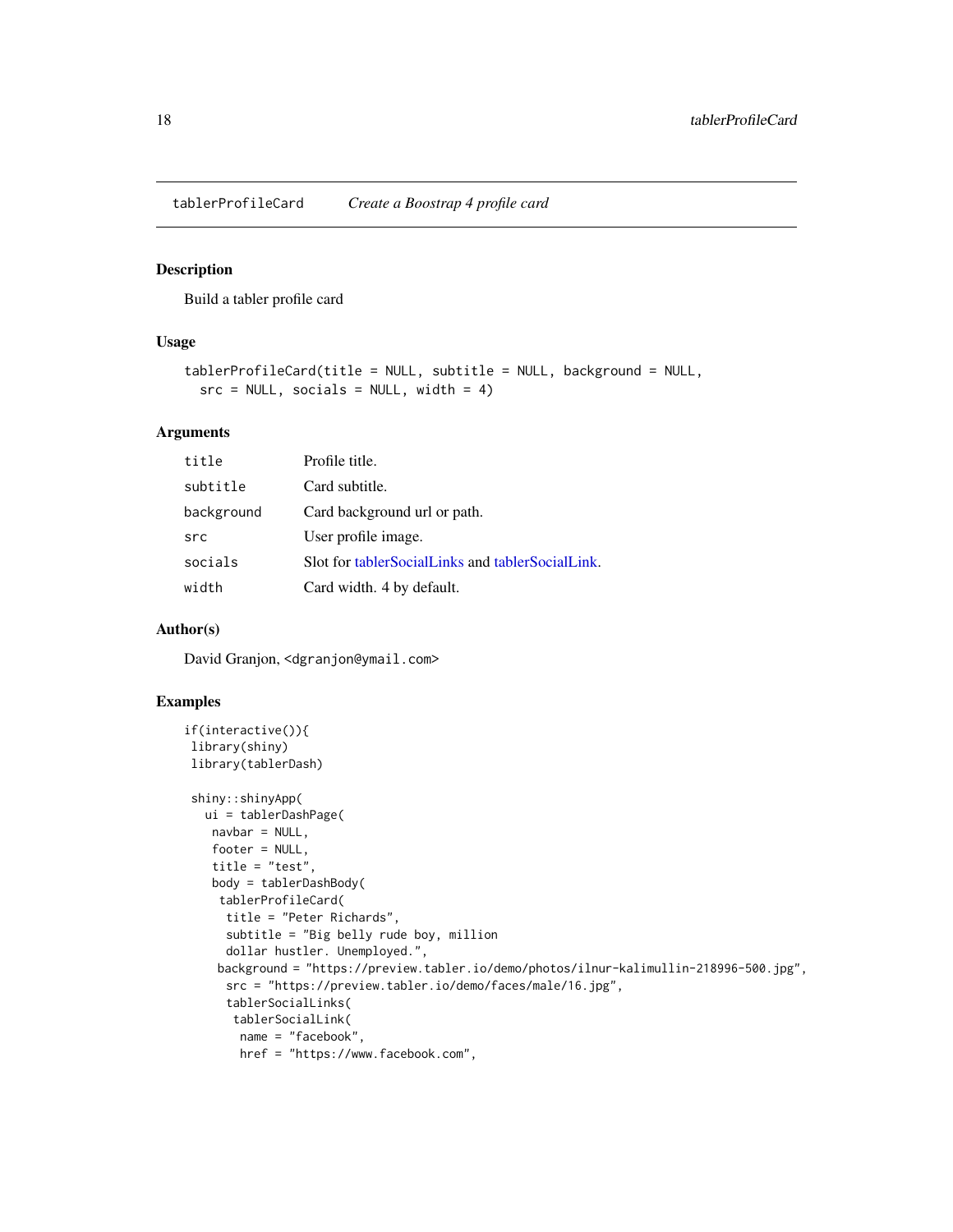#### <span id="page-18-0"></span>tablerProgress 19

```
icon = "facebook"
       ),
       tablerSocialLink(
        name = "twitter",
        href = "https://www.twitter.com",
        icon = "twitter"
       )
      )
     )
    \overline{)}),
   server = function(input, output) {}
)
}<sup>1</sup>
```
tablerProgress *Create a Boostrap 4 progress bar*

#### Description

Build a tabler progress bar

#### Usage

```
tablerProgress(value, status = NULL, size = NULL)
```
#### Arguments

| value  | Progress value.                                                  |
|--------|------------------------------------------------------------------|
| status | Progress status. See https://preview.tabler.io/docs/colors.html. |
| size   | Progress bar size: NULL, "xs", "sm", "md".                       |

#### Author(s)

David Granjon, <dgranjon@ymail.com>

```
if(interactive()){
library(shiny)
library(tablerDash)
shiny::shinyApp(
  ui = tablerDashPage(
   navbar = NULL,footer = NULL,
   title = "test",
   body = tablerDashBody(
```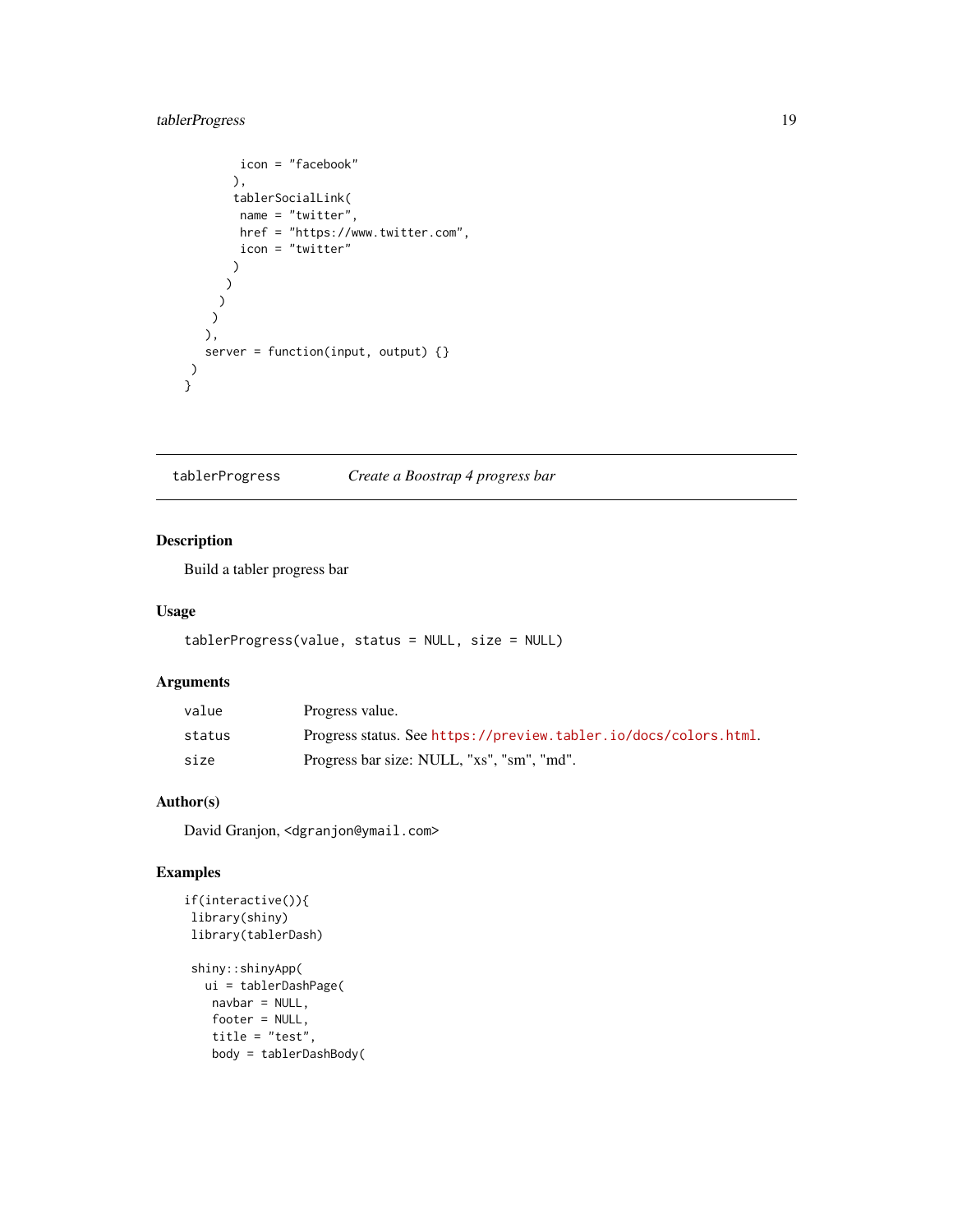#### <span id="page-19-0"></span>20 tablerSocialLinks

```
tablerProgress(value = 10, size = "xs"),
     tablerProgress(value = 90, status = "red", size = "sm")
    )
  ),
  server = function(input, output) {}
)
}
```
<span id="page-19-2"></span>tablerSocialLink *Create a Boostrap 4 social link*

#### Description

Build a tabler social link

#### Usage

```
tablerSocialLink(name = NULL, href = NULL, icon)
```
#### Arguments

| name | Link tooltip name.   |
|------|----------------------|
| href | External link.       |
| icon | Icon (font awesome). |

#### Author(s)

David Granjon, <dgranjon@ymail.com>

<span id="page-19-1"></span>tablerSocialLinks *Create a Boostrap 4 social link list*

#### Description

Build a tabler social link list

#### Usage

```
tablerSocialLinks(...)
```
#### Arguments

... Slot for [tablerSocialLink.](#page-19-2)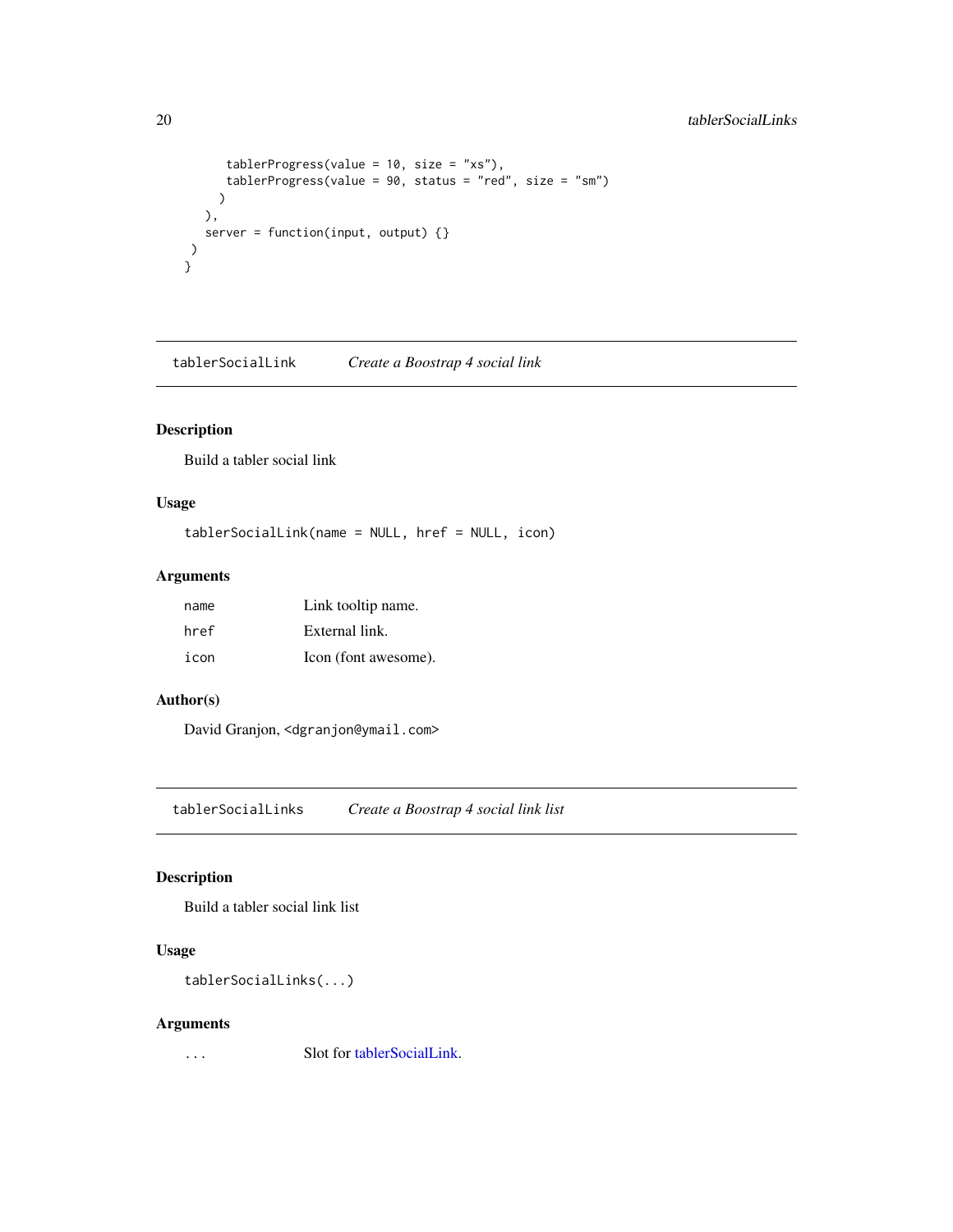#### <span id="page-20-0"></span>tablerStatCard 21

#### Author(s)

David Granjon, <dgranjon@ymail.com>

#### Examples

```
if(interactive()){
library(shiny)
library(tablerDash)
shiny::shinyApp(
  ui = tablerDashPage(
   navbar = NULL,
   footer = NULL,
   title = "test",
   body = tablerDashBody(
    tablerSocialLinks(
       tablerSocialLink(
       name = "facebook",
       href = "https://www.facebook.com",
       icon = "facebook"
       ),
       tablerSocialLink(
       name = "twitter",
       href = "https://www.twitter.com",
       icon = "twitter"
       )
     )
   )
  ),
  server = function(input, output) \{\})
}
```
tablerStatCard *Create a Boostrap 4 stat card*

#### Description

Build a tabler stat card

#### Usage

```
tablerStatCard(value, title, trend = NULL, width = 3)
```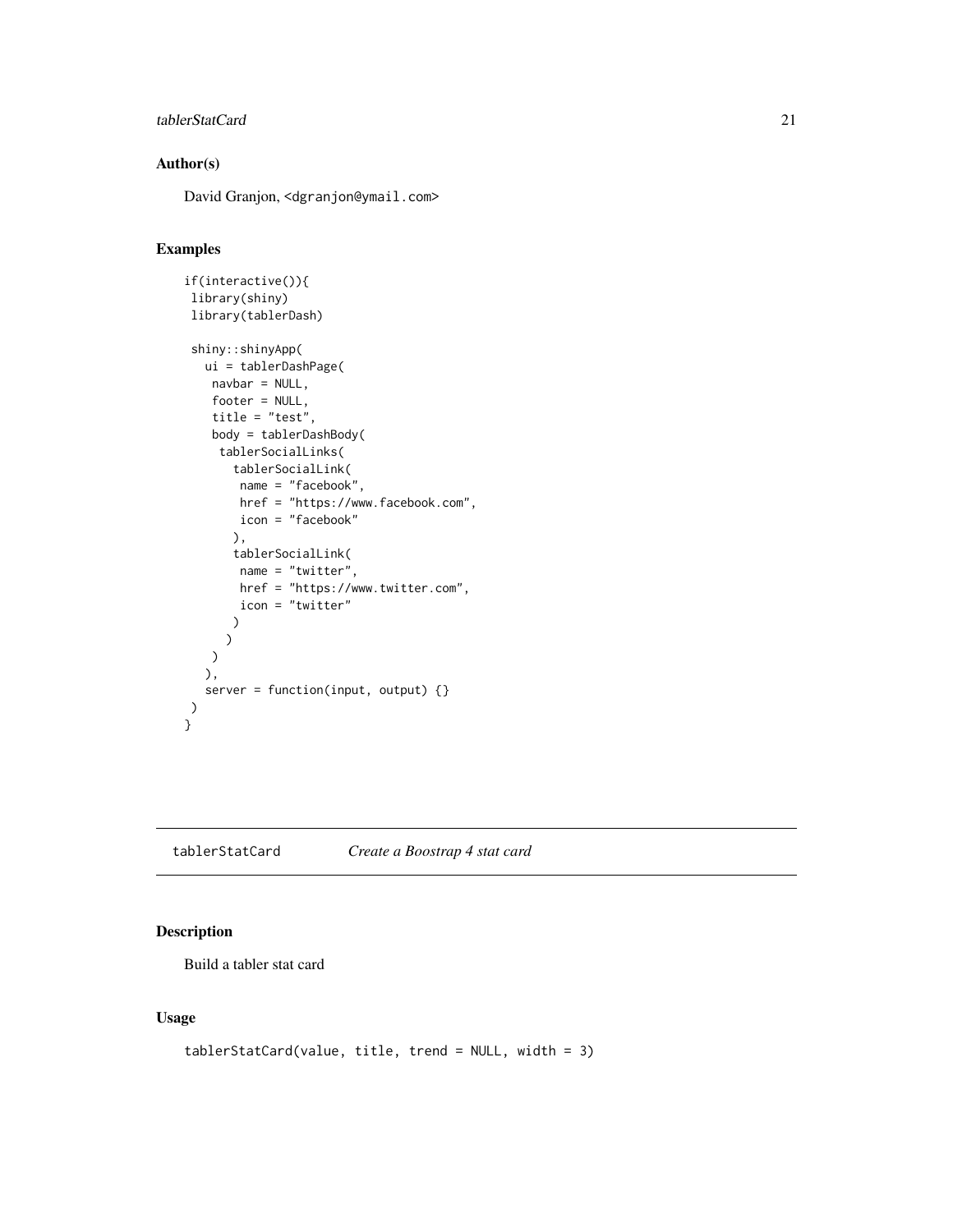22 tablerStatus and the contract of the contract of the contract of the contract of the contract of the contract of the contract of the contract of the contract of the contract of the contract of the contract of the contra

#### Arguments

| value | Card value.                   |
|-------|-------------------------------|
| title | Card title.                   |
| trend | Percentage increase/decrease. |
| width | Card width. 3 by default.     |

#### Author(s)

David Granjon, <dgranjon@ymail.com>

#### Examples

```
if(interactive()){
library(shiny)
library(tablerDash)
shiny::shinyApp(
  ui = tablerDashPage(
   navbar = NULL,footer = NULL,
   title = "test",
   body = tablerDashBody(
    tablerStatCard(
     value = 43,title = "Followers",
     trend = -10)
   )
  ),
  server = function(input, output) {}
\mathcal{L}}
```
#### tablerStatus *Create a Boostrap 4 status*

#### Description

Build a tabler status

#### Usage

```
tablerStatus(color)
```
#### Arguments

color Status color. See <https://preview.tabler.io/docs/colors.html>.

<span id="page-21-0"></span>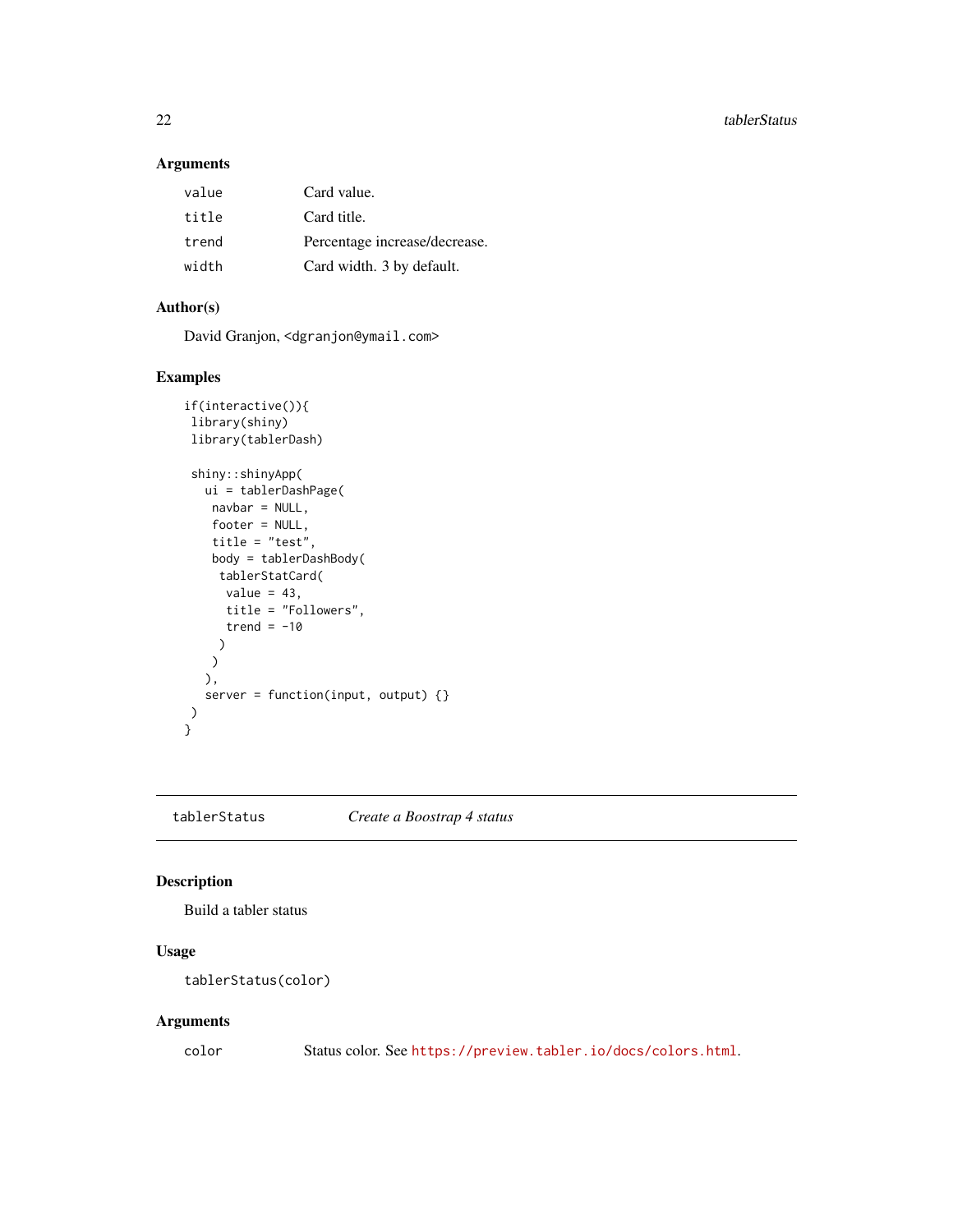#### <span id="page-22-0"></span>tablerTabItem 23

#### Author(s)

David Granjon, <dgranjon@ymail.com>

#### Examples

```
if(interactive()){
library(shiny)
library(tablerDash)
shiny::shinyApp(
  ui = tablerDashPage(
   navbar = NULL,
   footer = NULL,
   title = "test",
   body = tablerDashBody(
    tablerStatus(color = "lime")
   \lambda),
  server = function(input, output) {}
\lambda}
```
<span id="page-22-1"></span>

| tablerTabItem |  | One tab to put inside a tab items container |  |  |
|---------------|--|---------------------------------------------|--|--|
|---------------|--|---------------------------------------------|--|--|

#### Description

One tab to put inside a tab items container

#### Usage

```
tablerTabItem(tabName = NULL, ...)
```
#### Arguments

| tabName | The name of a tab. This must correspond to the tabName of a tablerNayMenuItem. |
|---------|--------------------------------------------------------------------------------|
| .       | Contents of the tab.                                                           |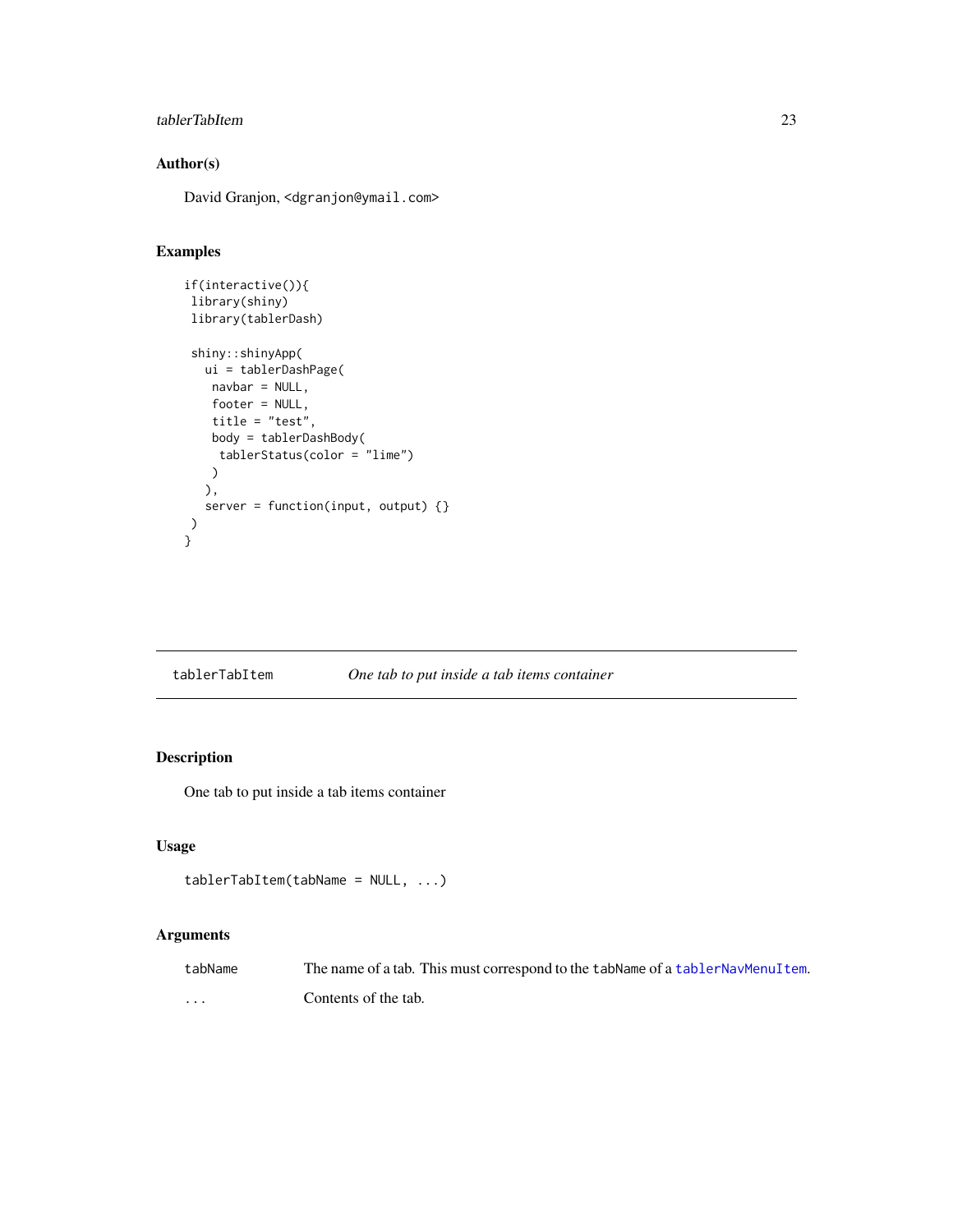<span id="page-23-1"></span><span id="page-23-0"></span>

#### Description

A container for tab items

#### Usage

tablerTabItems(...)

#### Arguments

... Items to put in the container. Each item should be a [tablerTabItem](#page-22-1).

tablerTable *Create a Boostrap 4 table container*

#### Description

Build a tabler table container

#### Usage

 $tableTable(..., title = NULL, width = 4)$ 

#### Arguments

| $\cdot$ $\cdot$ $\cdot$ | Slot for tablerTableItem. |
|-------------------------|---------------------------|
| title                   | Card wrapper title.       |
| width                   | Card wrapper width.       |

#### Author(s)

David Granjon, <dgranjon@ymail.com>

```
if(interactive()){
library(shiny)
library(tablerDash)
shiny::shinyApp(
  ui = tablerDashPage(
   navbar = NULL,
   footer = NULL,
```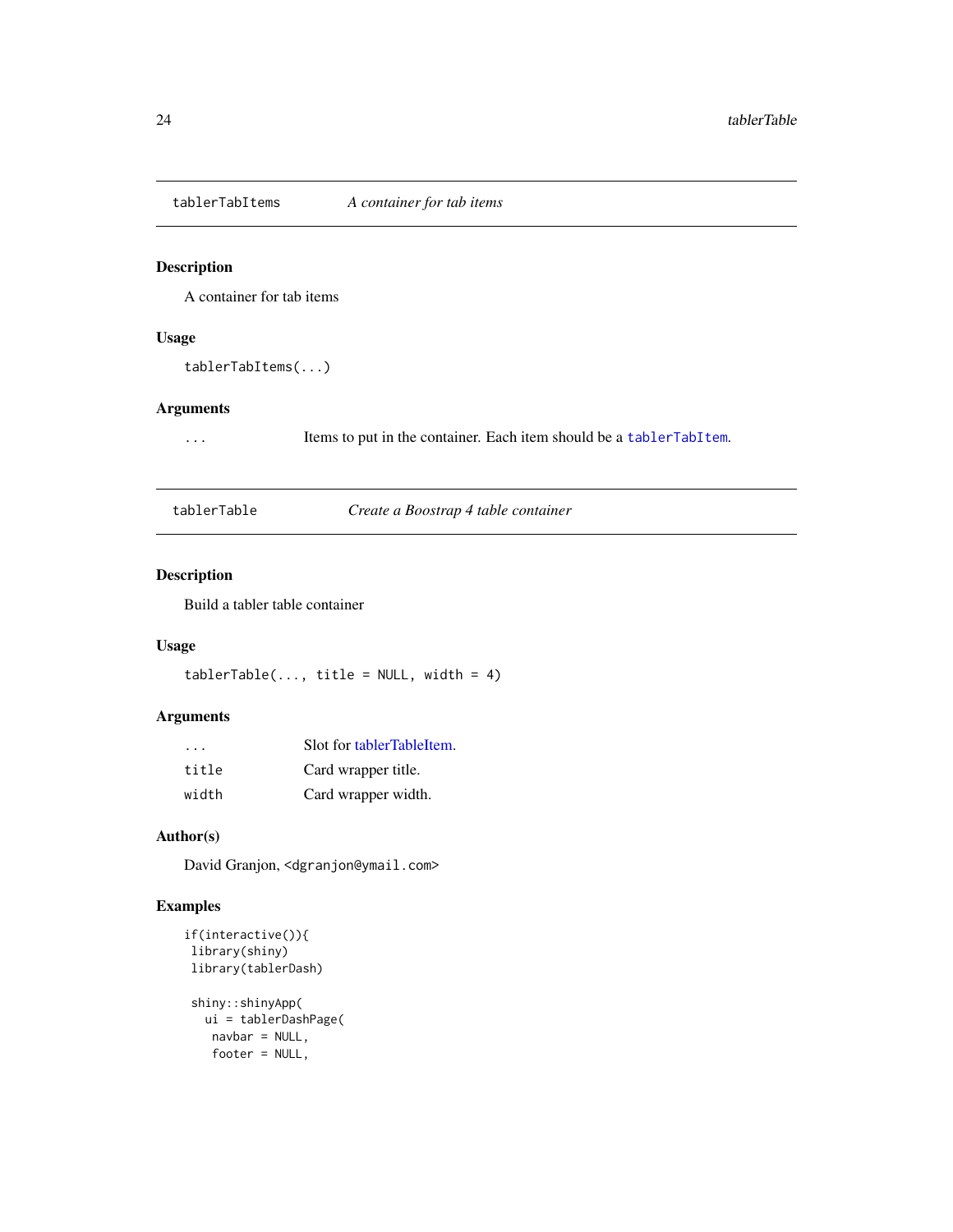```
title = "test",
   body = tablerDashBody(
      tablerTable(
       title = "tablerTable",
       tablerTableItem(
        left = tablerTag(name = "Tag"),
        right = tablerTag(name = "Tag", href = "https://www.google.com")
       ),
       tablerTableItem(right = tablerStatus(color = "red")),
       tablerTableItem(
        left = tablerAvatarList(
         stacked = TRUE,
         tablerAvatar(
          name = "DG",size = "xx1"),
         tablerAvatar(
          name = "DG",color = "orange"
         ),
          tablerAvatar(
          name = "DG",status = "warning"
         ),
         tablerAvatar(url = "https://image.flaticon.com/icons/svg/145/145852.svg")
         )
        )
      )
    )
  ),
  server = function(input, output) {}
)
}
```
<span id="page-24-1"></span>tablerTableItem *Create a Boostrap 4 table item*

#### Description

Build a tabler table item

#### Usage

tablerTableItem(left = NULL, right = NULL)

#### Arguments

| left  | Left elements.  |
|-------|-----------------|
| right | Right elements. |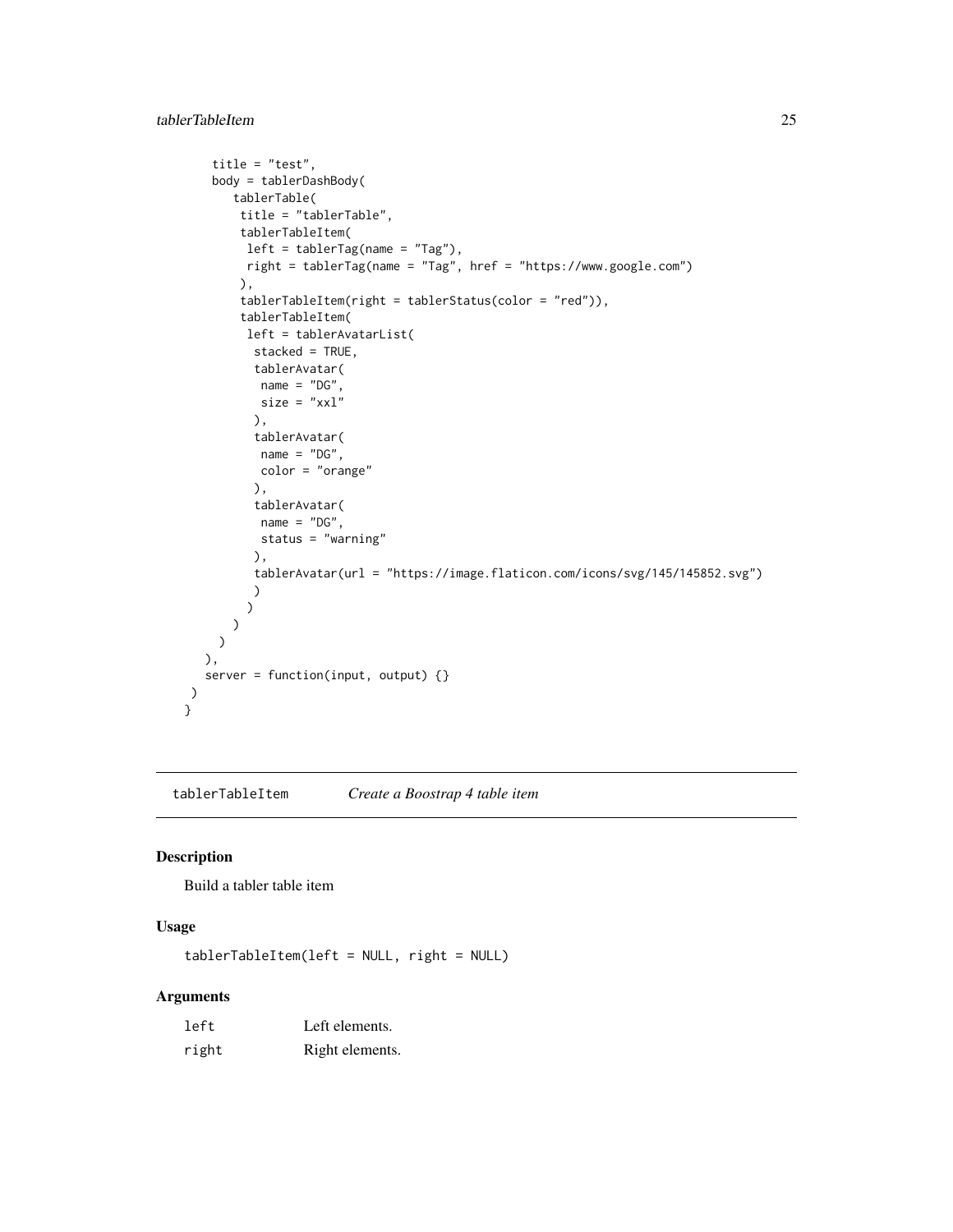#### Author(s)

David Granjon, <dgranjon@ymail.com>

<span id="page-25-1"></span>tablerTag *Create a Boostrap 4 tag*

#### Description

Build a tabler tag

#### Usage

```
tablerTag(name, href = NULL, rounded = FALSE, color = NULL,
 addon = NULL, addonColor = NULL)
```
#### Arguments

| name       | Tag name.                                                                   |  |
|------------|-----------------------------------------------------------------------------|--|
| href       | Tag external link.                                                          |  |
| rounded    | Whether the tag is rounded. FALSE by default.                               |  |
| color      | Tag color. See https://preview.tabler.io/docs/colors.html.                  |  |
| addon      | Tag addon (right side).                                                     |  |
| addonColor | Addon background color. See https://preview.tabler.io/docs/colors.<br>html. |  |

#### Author(s)

David Granjon, <dgranjon@ymail.com>

```
if(interactive()){
library(shiny)
library(tablerDash)
shiny::shinyApp(
  ui = tablerDashPage(
   navbar = NULL,
   footer = NULL,
   title = "test",
   body = tablerDashBody(
    tablerTag(name = "Tag"),
    tablerTag(name = "Tag", href = "https://www.google.com"),
    tablerTag(name = "Tag", rounded = TRUE, color = "pink"),
    tablerTag(
     name = "npm",href = "https://www.google.com",
```
<span id="page-25-0"></span>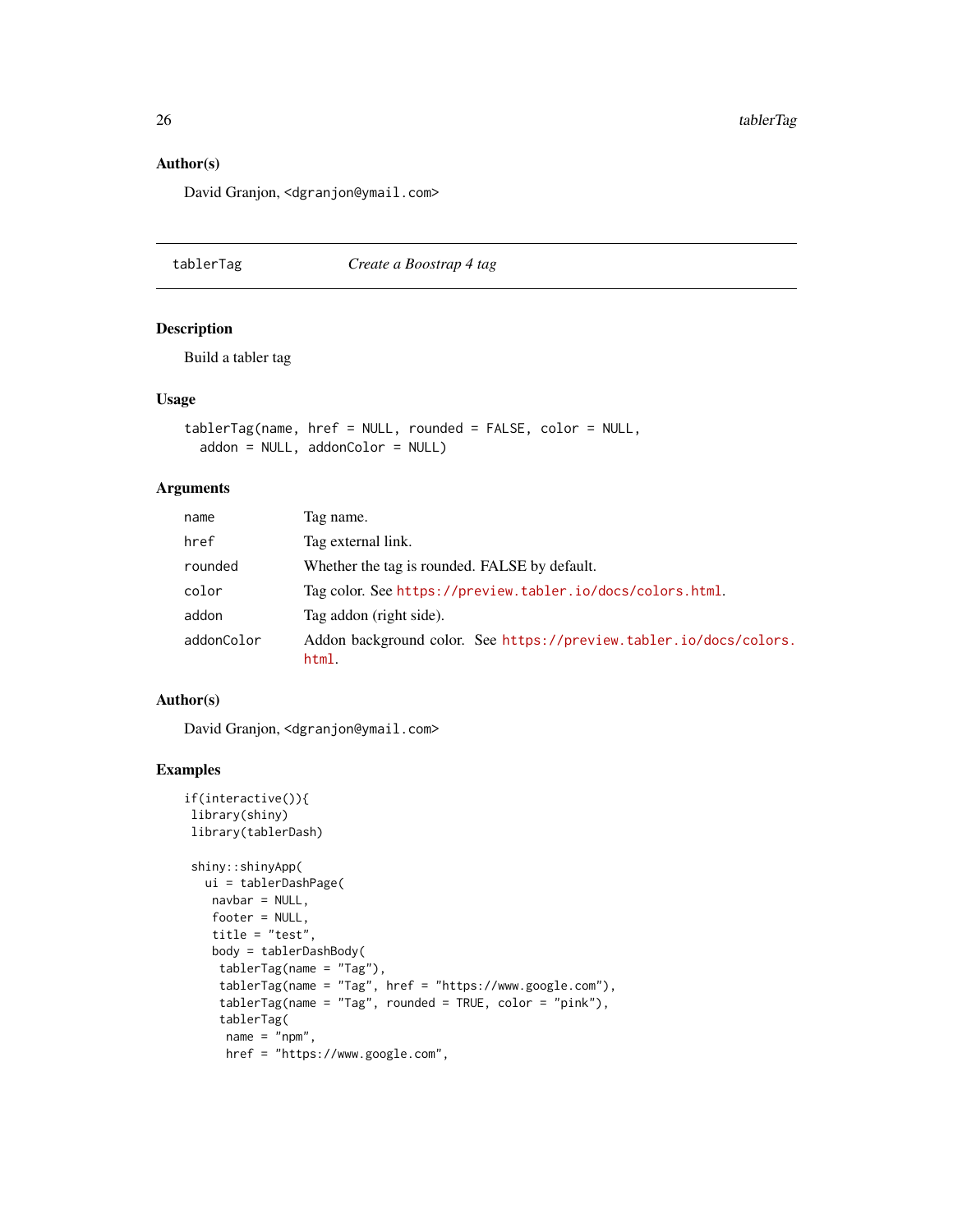#### <span id="page-26-0"></span>tablerTagList 27

```
color = "dark",
     addon = "passing",
     addonColor = "warning"
    ),
    tablerTag(name = "build", addon = "passing", addonColor = "success")
   )
  ),
  server = function(input, output) {}
)
}
```
tablerTagList *Create a Boostrap 4 tag list*

#### Description

Build a tabler tag list

#### Usage

tablerTagList(...)

#### Arguments

... Slot for [tablerTag.](#page-25-1)

#### Author(s)

David Granjon, <dgranjon@ymail.com>

```
if(interactive()){
library(shiny)
library(tablerDash)
shiny::shinyApp(
  ui = tablerDashPage(
   navbar = NULL,
   footer = NULL,
   title = "test",
   body = tablerDashBody(
    tablerTagList(
     lapply(X = 1:5, FUN = function(i) {
      tablerTag(name = i)
     })
    )
   )
  ),
```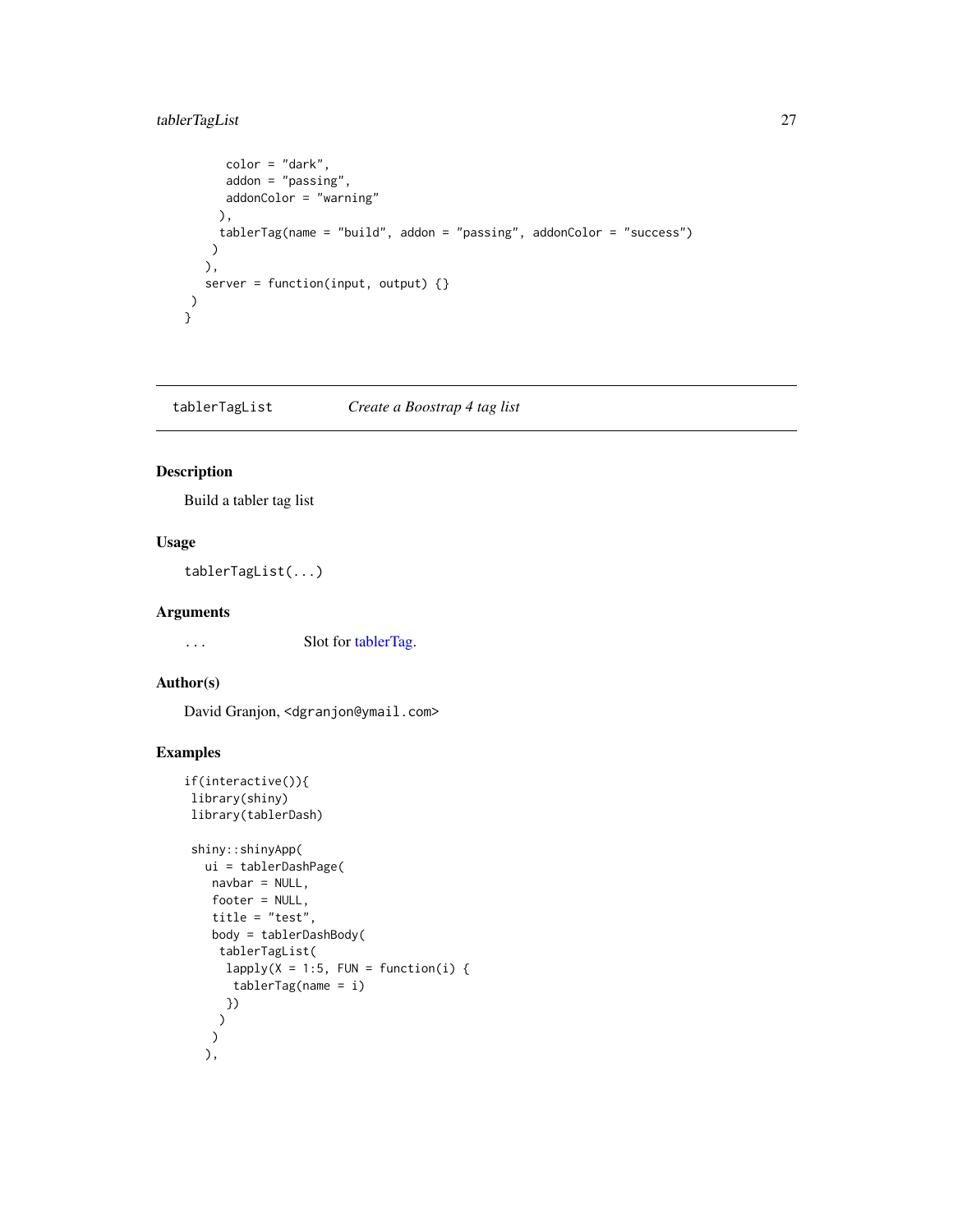```
server = function(input, output) \{\})
}
```
tablerTimeline *Create a Boostrap 4 timeline*

#### Description

Build a tabler timeline

#### Usage

tablerTimeline(...)

#### Arguments

... slot for [tablerTimelineItem.](#page-28-1)

#### Author(s)

David Granjon, <dgranjon@ymail.com>

```
if(interactive()){
library(shiny)
library(tablerDash)
shiny::shinyApp(
  ui = tablerDashPage(
   navbar = NULL,
   footer = NULL,
   title = "test",
   body = tablerDashBody(
    tablerTimeline(
     tablerTimelineItem(
      title = "Item 1",
       status = "green",
       date = "now"
      ),
      tablerTimelineItem(
       title = "Item 2",
       status = NULL,
       date = "yesterday",
       "Lorem ipsum dolor sit amet,
       consectetur adipisicing elit."
      \mathcal{L}\mathcal{L}
```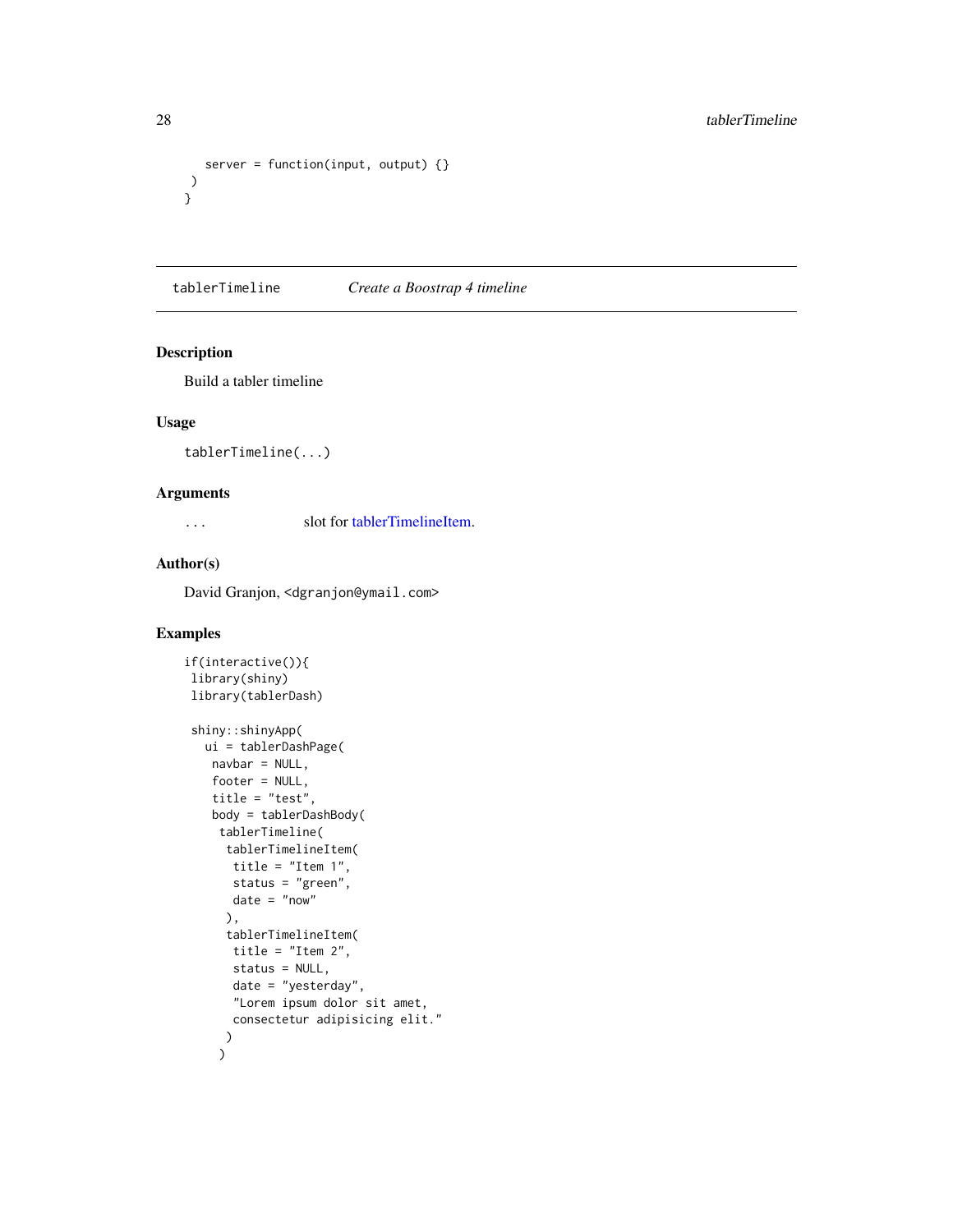#### <span id="page-28-0"></span>tablerTimelineItem 29

```
)
   ),
  server = function(input, output) {}
)
}
```
<span id="page-28-1"></span>tablerTimelineItem *Create a Boostrap 4 timeline item*

#### Description

Build a tabler timeline item

#### Usage

```
tablerTimelineItem(..., status = NULL, title, date)
```
#### Arguments

|        | Item content. |
|--------|---------------|
| status | Item status.  |
| title  | Item title.   |
| date   | Event date.   |

#### Author(s)

David Granjon, <dgranjon@ymail.com>